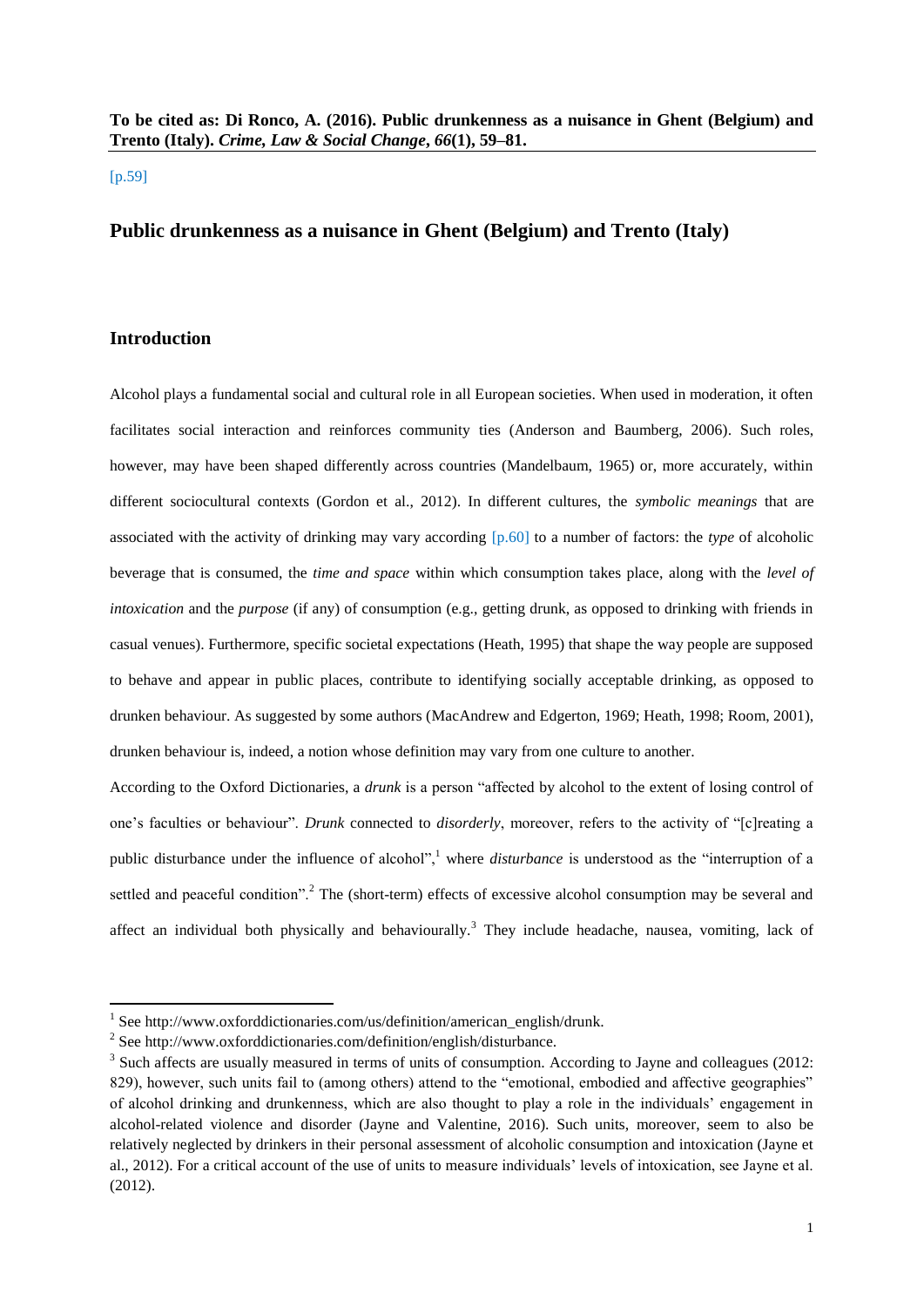coordination, loss of inhibition, intense moods and so forth.<sup>4</sup> Such effects may be viewed differently by people depending on the socio-economic context they are living in: by some individuals and cultures they may be regarded as disorderly and anti-social, by some others they may be understood as a normal and tolerated behaviour (at least, when it occurs in certain times and spatial settings).

Societal attitudes to public drinking and drunkenness may also vary according to the urban areas where they occur. In the UK, the inner-city areas where licensing venues are concentrated are often associated in the literature on the Night-Time Economy (NTE) with the occurrence of episodes of violence and aggression (Hobbs, 2003; Hobbs et al., 2003, 2005; Graham and Homel, 2008) and, more generally, of social and physical disorder. For the production of disorderly behaviour, street drinking has often been described as a contested activity in such urban areas, leading sometimes local policy-makers to adopt punitive law, enforced by agencies of formal control.<sup>5</sup> The attitudes of drinkers, the public, and of law enforcers to public drinking in inner-city nightlife locations may, however, vary (and be more positive) in different sociocultural settings (Demant and Landolt,  $2013$ .<sup>6</sup>

Depending on the roles that the activity of drinking plays in different cultures and on the way public drinking and drunkenness in nightlife locations are viewed by populations, a different (formal and informal) response to public drunkenness may also be adopted (Mandelbaum, 1965; MacAndrew and Edgerton*,* 1969; Jayne et al., 2008b). To investigate and explain differences (along with similarities) in the  $[p,61]$  practices and processes of drinking in urban public spaces across localities, regions and countries, and in the meanings assigned to urban drinking by different societal groups, Jayne and colleagues (2006) have emphasized the importance of using ethnographic research methods.

Through an ethnographic comparative study, this article aims, firstly, to explore the nuisance of public drunkenness in two nightlife locations of Ghent (Belgium) and of Trento (Italy). To identify the public spaces, time-frames, and situational circumstances that make public drinking a nuisance in these two cities, it will rely on the results of semi-structured interviews with police officers and on systematic observations carried out in two of the cities' nightlife locations. Secondly, based on interviews with local police officers, this article will inspect the way public drunkenness is viewed by law enforcement actors and the degree to which local nuisance

 $\overline{\phantom{a}}$ 

<sup>4</sup> See http://www.drinkwise.org.au/you-alcohol/alcohol-and-your-health/effects-of-alcohol/.

<sup>5</sup> Research in the NTE has also critically addressed the policies adopted in the UK and in many UK cities aimed at the control of alcohol-related disorder. See (among others) Chatterton and Hollands (2003), Hobbs et al. (2003), Hayward and Hobbs (2007) and Crawford and Flint (2009).

<sup>&</sup>lt;sup>6</sup> In their research on youth drinking in Zurich (Switzerland), Demant and Landolt (2013: 2) found that street drinking is more "accepted" in areas surrounded by bars and clubs rather than in places where such venues are absent.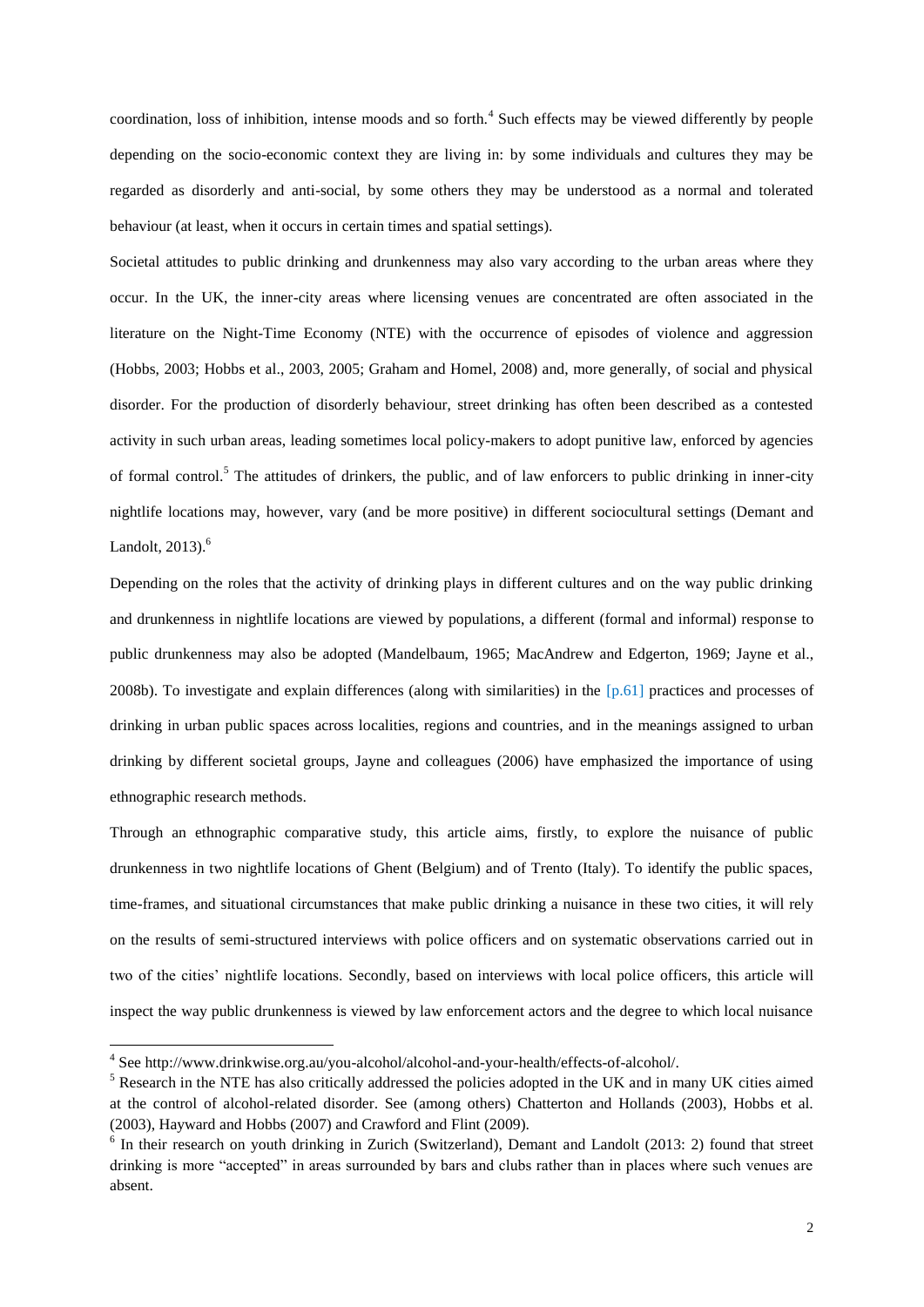regulations are enforced by them. Thirdly, an attempt will be made to explain eventual differences in the representations and enforcement of the nuisance of public drunkenness in light of some country- or city-specific cultural factors.

## **Methodology**

The present ethnographic study is based on the "immersion" of the researcher in a specific "socio-cultural context" (Travers et al., 2013: 463), which in the study corresponds to two nightlife locations situated in two cities, one located in Belgium (Ghent) and one in Italy (Trento). It has an exploratory character as it aims is to explore, through observations in these particular settings, the drinking practices adopted, and the significance assigned to them, by people there. Furthermore, it also aims to explore how police officers see and tackle the nuisance of public drunkenness in those areas through the carrying out of interviews with them.<sup>7</sup> As put it by Tedlock (2003: 190), "by entering into first-hand interaction with people in their everyday lives, ethnographers can reach a better understanding of the beliefs, motivations, and behaviour of their subjects than they can by using any other method".

This ethnographic research also aims to fulfil explanatory purposes. By empirically testing two hypotheses, which have deductively been derived from theory at the outset of the study, it attempts to provide an explanation for (expected) different *realities* of alcohol-related disorder in two cities' nightlife locations and for (expected) different *police representations* of, and *enforcement responses* to, it in the same areas. However, in light of its (main) exploratory nature, the study also relies on an inductive approach, which, during the phases of data collection and of data analysis, allows to be open to, and to capture, new or rival sources of explanation for the social phenomena under study.<sup>8</sup> [p.62]

## Hypotheses

 $7$  Although in the study we focused on police officers' representations (which were captured through the holding of interviews with them), we were not only interested in their views on, and enforcement attitudes to, drinking and drunkenness in night-time locations. The research focus was also (indirectly) on the dominant societal meanings assigned to drinking and drunkenness, as reflected in the views of police agents. Furthermore, we also investigated dominant societal views on drinking and drunkenness in the selected night-life locations by inquiring, during the systematic observations, bar owners, passers-by, and street drinkers through informal interviews (see the section of this article dedicated to "Results").

<sup>&</sup>lt;sup>8</sup> The combination of deductive and inductive approaches in qualitative research has been regarded by Patton (2002: 493-4) as "analytic induction".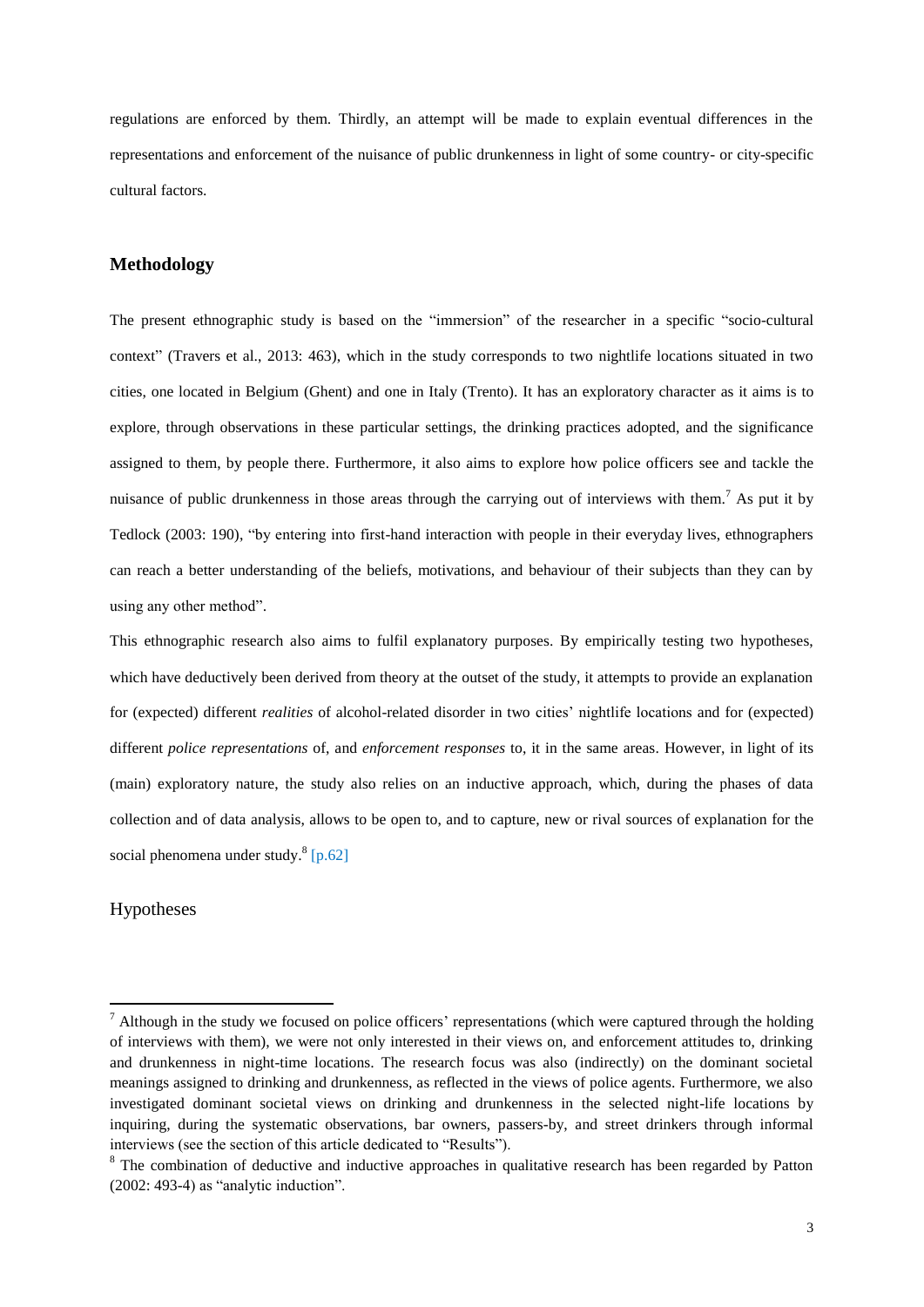It is firstly hypothesised that a different reality of the nuisance of public drunkenness exists in Ghent (Belgium) and Trento (Italy), and that such a difference can be explained against the backdrop of a different "cultures of drinking", which are assumed to vary in four elements (see below). Secondly, it is hypothesised that the aesthetic characteristics of certain individuals and groups differently impact on police officers' representations of the nuisance of public drunkenness, and on their enforcement responses to it, in the two selected cities' nightlife locations.

*Culture of drinking.* In the literature on the topic, the drinking behaviours and habits of southern Europeans are usually opposed to those adopted by people living in "the rest" (Järvinen and Room, 2007: 2) of Europe, meaning in western, eastern and northern European countries. First, drinking patterns differ in the type of alcoholic beverages that are mostly consumed: while in middle $9$  parts of Europe people are said to prefer to drink beer, in the southern parts of the region wine appears to be the most widespread type of beverage (Järvinen and Room. 2007).<sup>10</sup> Second, drinking customs differ in their modes and frequency: in the "dry" cultures of the north and central parts of Europe, a low frequency in the consumption of alcoholic drinks is often associated with heavy states of intoxication, whereas in the "wet" cultures of the south the consumption of alcohol, although being regular, is usually considered as moderated (Plant and Miller, 2001; Anderson and Baumberg, 2006; Calafat et al., 2010).<sup>11</sup>

Traditionally, binge drinking is said to be more prevalent among adolescents and youngsters living in the "dry" cultures of the north and eastern parts of Europe (Kuntsche et al., 2004; Landberg, 2012), who are also more

1

<sup>&</sup>lt;sup>9</sup> Järvinen and Room (2007) speak about "beer cultures" when referring to the drinking habits of both Western and Central European countries. They oppose such cultures to the so-called "spirit cultures" widespread in the area of the North Baltic and in Eastern Europe, and to the "wine cultures" of the south of Europe.

<sup>&</sup>lt;sup>10</sup> Anderson and Baumberg (2006) argued for a homogenisation in students' drinking preferences in some parts of Europe. Conflicting evidence has, however, been provided by Mäkelä and colleagues (2006), who confirmed the regional differences in beverage-specific frequency of drinking.

 $11$  A number of studies have questioned the validity of the distinction between "dry" and "wet" cultures, suggesting that there has been an homogenisation in the drinking patterns of Europeans (Room and Mäkelä, 2000; Anderson and Baumberg, 2006; Mäkelä et al., 2006; Gordon et al., 2012). Research in the UK also indicates that the differences between the "British binge drinking" and what is perceived to be the "European", "continental", or "Mediterranean" more "civilized" way of drinking (which have informed national and local policies aimed at the reduction of alcohol-related disorder), has recently started to fade (Jayne et al., 2008a). As argued by Jayne and colleagues (2008a), for example, British drinkers have a complex understanding of their drinking behaviour, which is sometimes thought to fall within the British way of (binge) drinking and sometimes within the "European" (civilised) way (when the purpose of drinking is socialisation, rather than drunkenness). A few studies also argued for an overall increase in drunkenness in Europe, with people in the southern countries adopting a "Nordic" type of (binge) drinking (Järvinen and Room, 2007; Gilligan et al., 2012). However, despite reporting increasing levels of alcohol consumption in southern countries like Spain, research has also shown that people there tend to reach only moderate levels of intoxication (see Huges et al., 2011).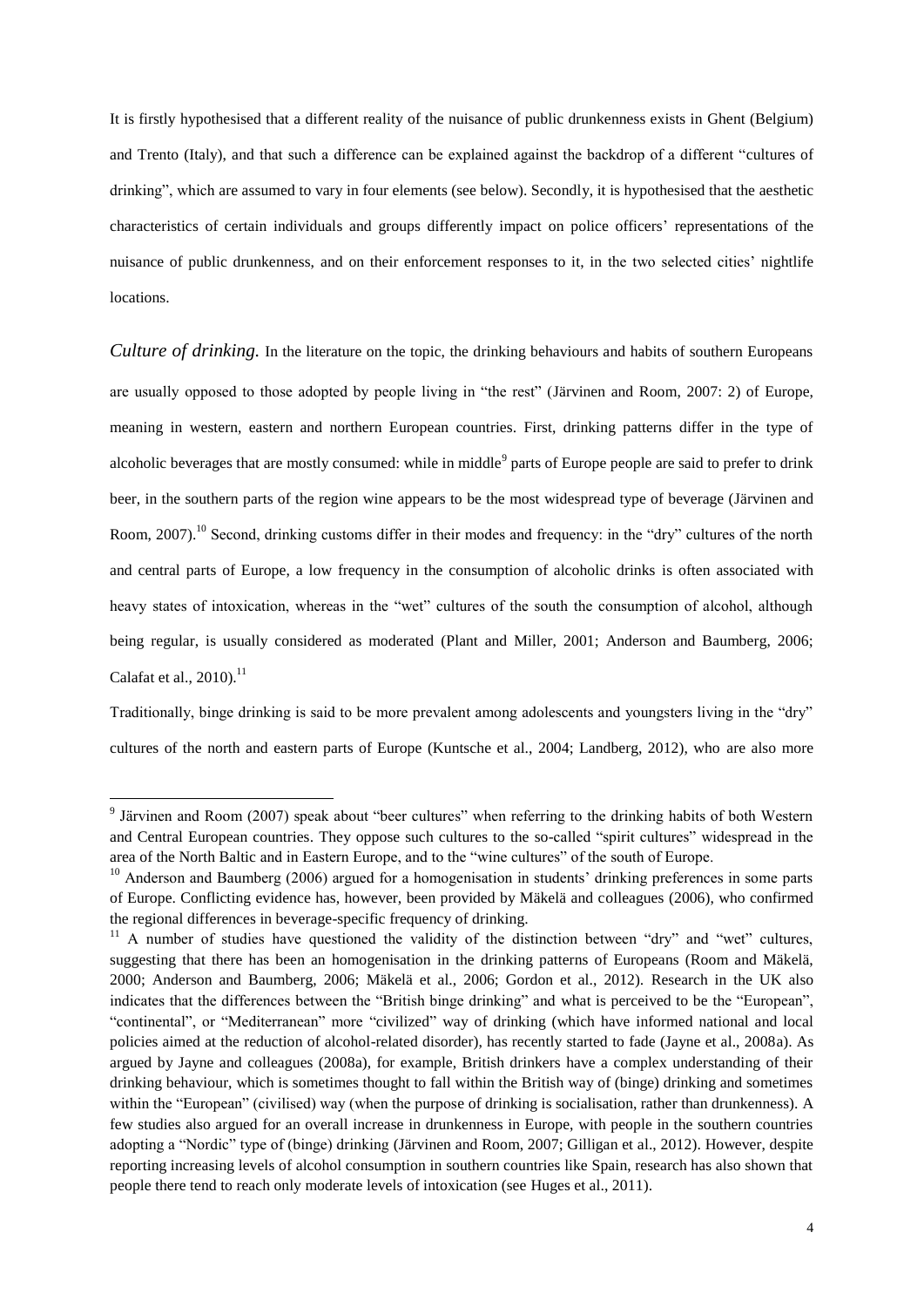prone to engage in violent and problematic behaviour when inebriated from alcohol (Room and Rossow, 2001; Felson et al., 2011). Although Felson et al. (2011) evidenced that the link between alcohol and violence is less prominent in central<sup>12</sup> Europe than in Nordic and eastern countries, such an effect is higher there than in the Mediterranean countries (where drinking is found to have a spurious effect on adolescent violence). High levels of intoxication have also been associated with the adoption of disorderly behaviour (Richardson and Budd, 2003). [p.63]

It is hypothesised that different cultures of drinking are present in cities situated in western European countries, such as in Belgium, and in cities located in the countries in the southern part of the region, like Italy. The existence of different drinking cultures in two cities adhering, the first, to the "dry" drinking culture, and, the second, to the "wet" drinking culture, is to be tested by taking into consideration four different elements of the "wet-dry" dichotomy (Room and Mäkelä, 2000): 1) the frequency and duration of consumption; 2) the type of drink consumed; 3) the level of alcoholic intoxication; and 4) the adoption of violent and disorderly behaviour. On the basis of these four elements, it is hypothesised that in Ghent the consumption of beer (despite being occasional) involves long(er) consumption times, as well as high levels of intoxication and of disorderly behaviour. In Trento, by contrast, a regular-type of drinking is expected to occur in the hours preceding midnight and to involve the moderate consumption of wine.

*Aesthetic culture.* In 1997, Ferrell explained that the definition of deviance may result from social conflicting views on the notion of "cultural space", which identifies the ways in which different societal groups interpret the use of public spaces and shape their presence within them. Powerful majorities often take the lead in defining what is considered an appropriate behaviour and an agreeable aesthetics in public spaces, and coercively impose their values on marginalised populations. A number of studies have been conducted by cultural criminologists to investigate the construction of urban subcultures as deviant and the processes of criminalisation applied to them (Ferrell, 1995a, 1995b; Ferrell and Sanders, 1995; Lyng and Bracey, 1995; Hayward and Yar, 2006 etc.), also with respect to street drinkers (Jayne et al., 2006; Galloway et al., 2007).

As postmodern consumers, street drinkers may have a specific taste in clothing or outer appearance and adopt a certain specific aesthetic style (Featherstone, 2007).<sup>13</sup> Their aesthetic appearance may in turn have an impact on

1

 $12$  In this study Belgium has been considered to be part of central Europe.

<sup>&</sup>lt;sup>13</sup> Feathersone (2007) highlighted the importance of style in postmodern society and the existence of (postmodern) consumer lifestyles in urban city centres, which are based on the acquisition and display of consumer products and on the individual engagement in hedonistic and playful activities. Despite recognising the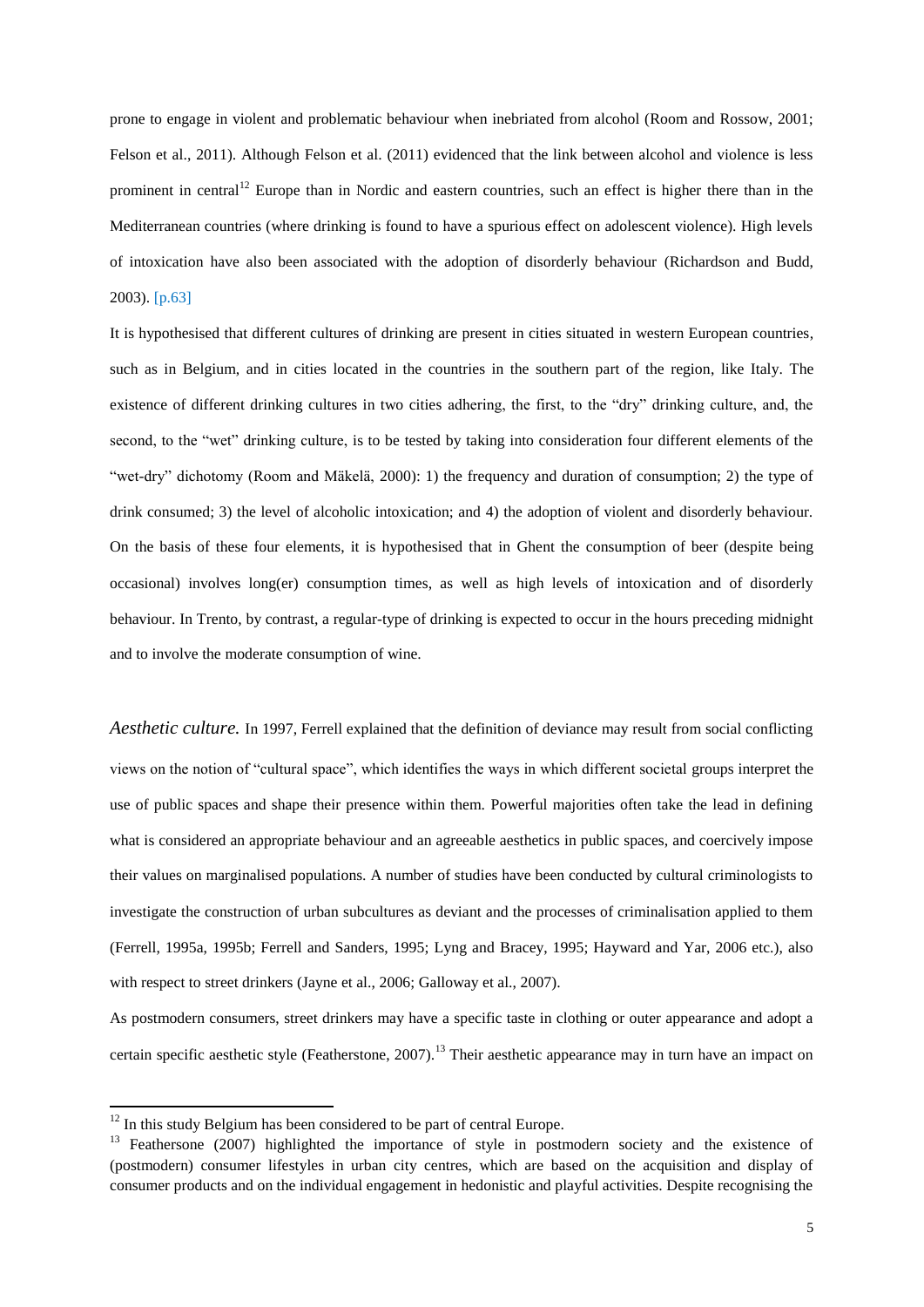law enforcement agents' representation of and response to the nuisance in which street drinkers participate. Such an effect may, however, vary in uneven socio-cultural contexts: enforcement practices may be influenced by specific aesthetic expectations and preferences, which may very much depend on the specific socio-cultural context in which they are embedded (Jordan, 2000; Masuda et al., 2008; Millie, 2008).

In Italy, exclusive policies and (penal or administrative) practices directed to categories of people who are considered as "aesthetically different" (e.g., immigrants, homeless, Roma, prostitutes etc.) have been described and analysed along the years by a number of scholars (Melossi, 2000; Quassoli, 2004, 2013; Parmigiani, 2008; Carbonaro and Quassoli, 2013; Colombo, 2013; Di Ronco, 2014 etc.), which may suggest that personal or group style is considered a particularly important factor when addressing certain groups in Italy.

In Belgium, by contrast, aesthetic appearances of individuals and groups may have a more reduced impact on penal actors. Although Belgian scholars have attributed a role to factors like ethnicity and conditions of social and economic deprivation in determining the perceptions, decisions and practices of penal actors, these factors have been [p.64] found to have an impact only when occurring in conjunction (Snacken et al., 1999; Snacken, 2007) or in combination with other elements (Easton and Ponsaers,  $2010$ ).<sup>14</sup>

Drawing on this theoretical background, it is hypothesised that physical appearance or style of street drinkers, especially when clashing with the aesthetics of police officers as "aesthetics of authority" (Ferrell, 1995b), plays a more powerful role in shaping police officers' views on the nuisance of public drunkenness and their enforcement practices in Trento than in Ghent.

# City selection criteria and methods of data collection

**.** 

The present research focuses on two cities: Ghent, situated in the Flemish Region of Belgium, and Trento, located in the northeast part of Italy.<sup>15</sup> The decision to focus on the study of cities rather than of countries has been taken in view to allow city-specific cultural factors to emerge. In a country, different and multiple cultures

existence of different lifestyle tastes within social groups or classes, Featherstone (by referring to the work of Bourdieu) argued that specific social classes (and, especially, the "new" middle classes) tend to impose their specific tastes as the "legitimate" ones.

<sup>&</sup>lt;sup>14</sup> Easton and Ponsaers (2010), for example, found that police representation of and reactions to problematic populations in multicultural neighbourhoods is based on ethnicity and immigration as much as on an array of other factors (e.g., age, gender, situation of marginality, poor socio-economic and cultural capital etc.).

 $15$  One of the two hypotheses that are to be tested in this paper refers to the specific cultural differences that exist between Western European countries and the southern countries of the region. Any pair of cities situated in these two areas would have served the purpose of the exercise. Ghent and Trento have been selected also based on the author's previous (in Trento) and current (in Ghent) living experience in these two cities.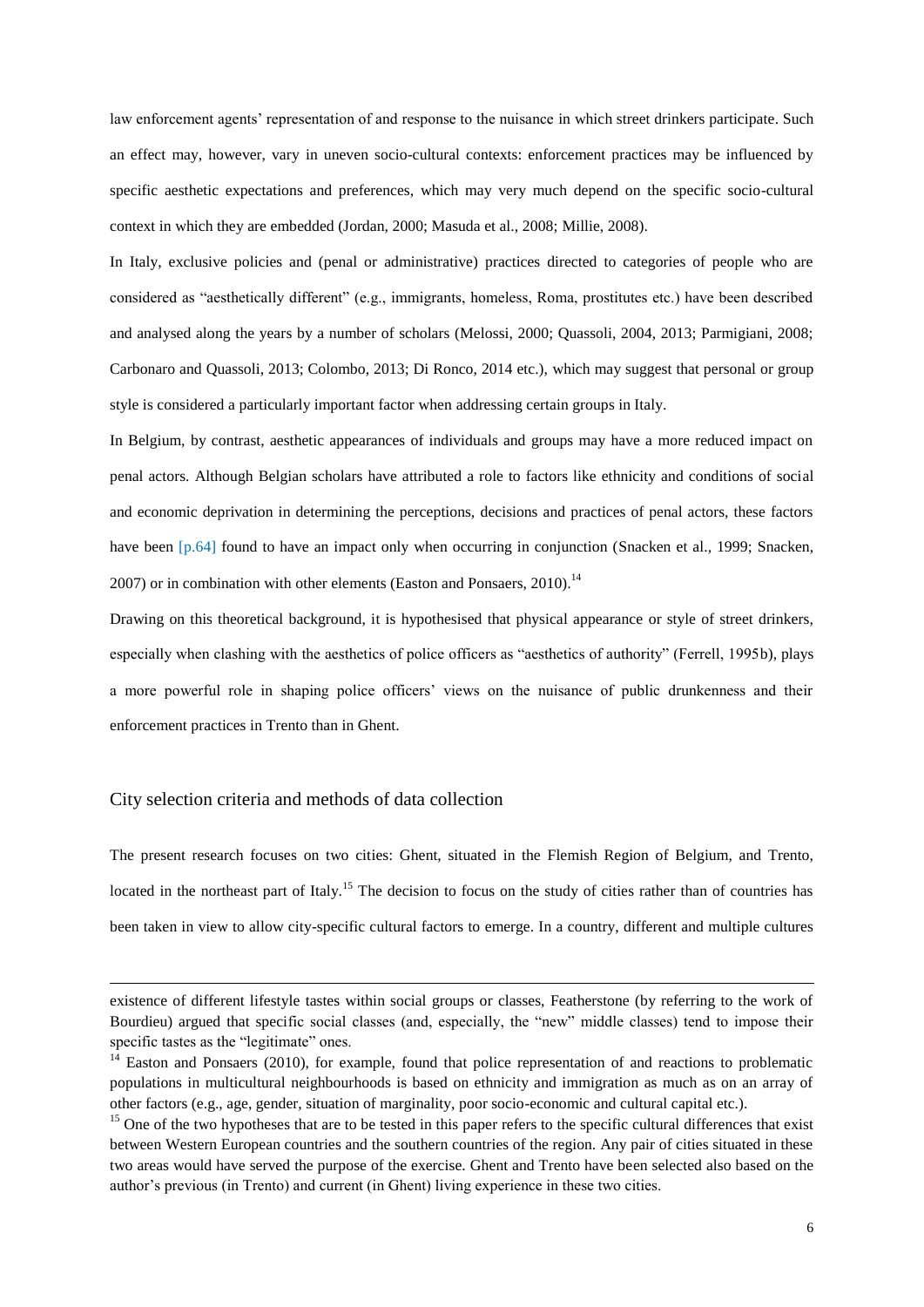may be present, thus potentially leading to different visions of and approaches to drinking and public drunkenness (Anderson and Baumberg, 2006). Also within cities, however, different drinking cultures may arise from the drinking practices of specific socio-economic groups attending uneven nightlife locations. Notwithstanding the presence of a variety of youth (sub)cultures showing different drinking habits, studies have found that in many cities in the UK the "mainstream" (Hollands, 2002: 153) type of identity and its consumption patterns tend to dominate the nightlife scene (see also Chatterton and Hollands, 2002), in this way suggesting that drinking patterns within a city (and its nightlife locations) may not vary that much.

Ghent and Trento have been selected for them presenting a number of similar characteristics. For example, they are not capital cities but provincial centres highly populated by students. Many colleges' and universities' campuses are present in Ghent (Universiteit Gent, Gent Hogeschool and [Arteveldehogeschool\)](http://en.wikipedia.org/w/index.php?title=Arteveldehogeschool&action=edit&redlink=1) and in Trento (Universitá degli Studi di Trento). In both of them, moreover, local policy-makers have enacted a regulatory framework that punishes both individuals<sup>16</sup> and licensing premises<sup>17</sup> for a variety of uncivil behaviour connected to public drunkenness. [p.65]

Semi-structured interviews have been carried out with local police officers patrolling the areas that are mostly concerned with alcohol-related disorder. Interviews have been held with the *Lokale Politie*, in Ghent, and the *Polizia Locale*, in Trento, which are competent to apply both contraventions for public drunkenness and administrative fines for the nuisance behaviour connected with it.

Interviewees have been selected according to purposive or purposeful sampling (Dantzker and Hunter, 2006), which allowed for the selection of the police officers based on their competences and powers to enforce regulations on public drunkenness. Interviews have been held with 8 police officers, in Ghent, and with 9 agents, in Trento. The interviews have been semi-structured and involved the use of a checklist, containing the list of main themes and topics to be discussed with the interviewees. Police officers have been interviewed until the level of saturation was reached, that is, when the information that was gathered did no longer add value to the

1

<sup>&</sup>lt;sup>16</sup> In Ghent, a number of individual uncivil behaviour that may be also connected to public drunkenness has been penalised by way of administrative fines by the *Police Regulation on Public Peace and Safety* of 19 January 1998. In Trento, they are sanctioned by art. 85 of the *Urban Policing Regulation*.

 $17$  Administrative fines have also been envisaged by local regulations to sanction bars and clubs' owners. In Ghent, to limit and control the noise nuisance emanating from liquor licensed premises a new regulation (*Vlarem*) has recently entered into force (see http://www.gent.be/eCache/THE/4/216.cmVjPTE0NzYzMg.html). Also the opening of new night shops and the selling of alcoholic beverages by them has been limited by way of local regulations (see local regulation of 26 June 2012). In Trento, bars of the city centre need to comply with rigid limits in the levels of noise emissions (see the *Acoustic classification plan* available at http://www.comune.trento.it/Aree-tematiche/Ambiente-e-territorio/Rumore-e-elettromagnetismo/Rumoreambientale/Classificazione-acustica).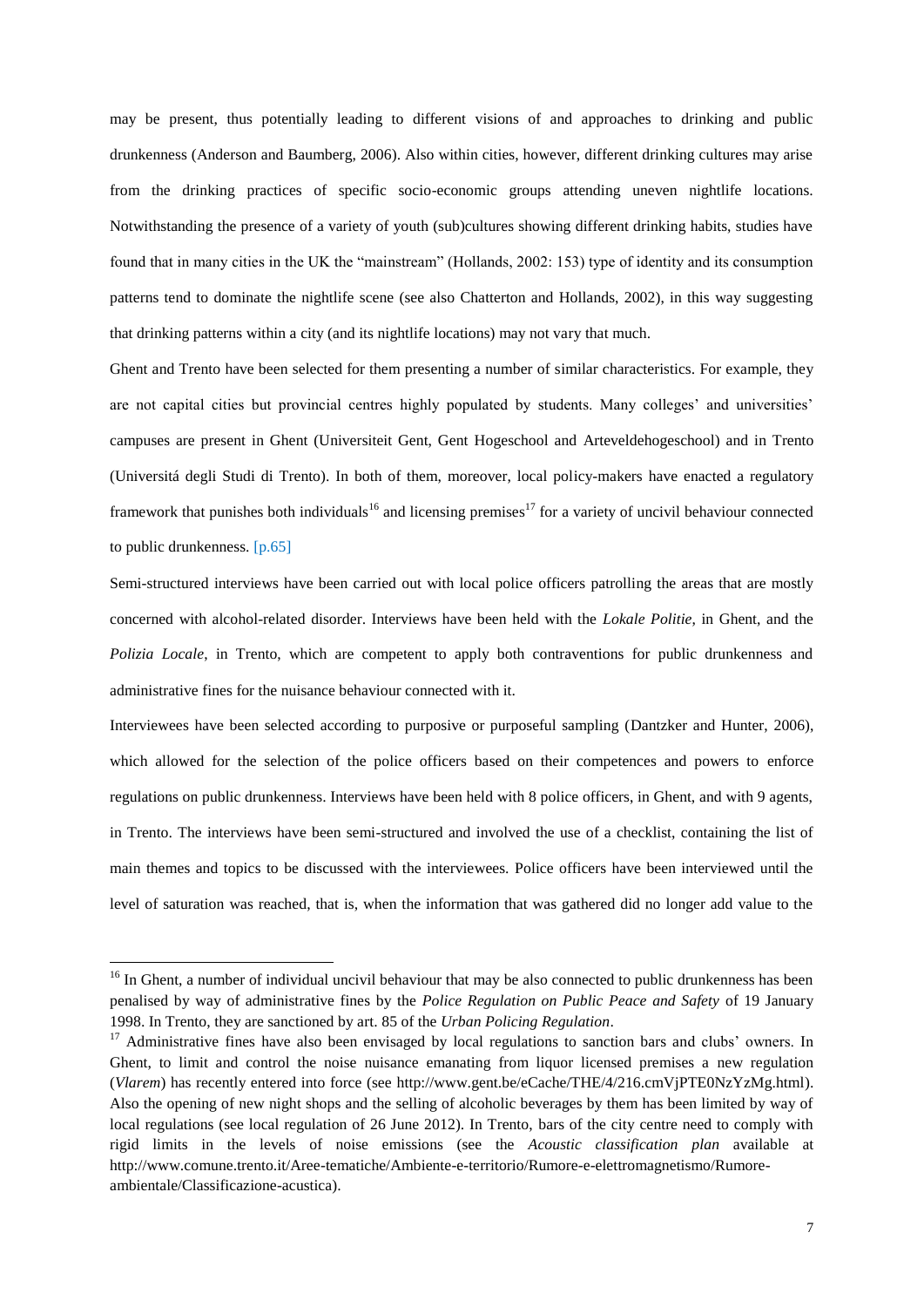data already collected (McLaughlin and Muncie, 2005). Interviews have been transcribed, coded and anonymised.

To explore the nuisance of public drunkenness, the research has relied on systematic observations (Mastrofski et al., 2010), which are based on the observation of social phenomena and activities occurring in their natural settings according to specific rules that permit replication (Reiss, 1971). Observations took place, in Ghent, during the last week of August (from 22 to 28 August 2014) and, in Trento, during the first week of September (from 2 to 8 September 2014).<sup>18</sup> Observations have been carried out from 22.00 to  $1.00^{19}$  consecutively during seven evenings in selected spaces of the city centre that are well-known for their vivid nightlife. Such sites have been identified by police agents during the interviews and have been described by them as hot spots for the nuisance behaviour connected with public drunkenness. Those spaces are, in Ghent, the area of the Vlasmarkt, and, in Trento, the zone encircled within Santa Maria Maggiore Square (henceforth: SMMS). In Ghent, to inspect the nuisance behaviour of drunken people in the late hours of the weekend's nights, observations have been carried out also in the close-by area of the Oude Beestenmarkt, which is crammed with clubs and bars open until 5.00-6.00. Also in Trento the spaces of observations have shifted from SMMS and via San Giovanni to via Roma, via delle Orfane and vicolo Colico after midnight. Increasingly after 23.00, people left the area of SMMS and moved to the bars of the surrounding streets. The area was left deserted at midnight, when the bar and the night shop situated in via San Giovanni shut.<sup>20</sup> [p.66]

Drawing on the coding instrument developed by Weisburd and colleagues (2012), observations have been carried out through the utilisation of a coding sheet, which has been compiled with written field notes and with other techniques for collecting data (e.g., taping, recording and photographing). Through field notes, both the observed elements and the researcher's experiences have been noted down (Hale et al., 2005; Nelken, 2012).

 $18$  In such a period of time, the presence of college students in both cities is rather limited due to the academic summer break. In this study, however, the presence of students has only accounted as a criterion for the city selection, not as an element informing the decision on the period of the observations. Rather than focusing solely on the drunken behaviour of students and young people, this research includes the analysis of the drinking habits and disorderly conduct of any person present in the selected location.

<sup>&</sup>lt;sup>19</sup> In some cases, the ending-point has been extended or postponed according to specific situational circumstances emerging during the observations. During weekends, for example, the time-span of the observations has been prolonged due to the large presence of people in both selected areas. In one occasion (on Saturday evening in Ghent), the starting point of the observations has also been postponed. This has been done on advice of a number of bartenders working in the cafes of the Vlasmarkt, who associated the occurrence of nuisance behaviour with the late hours of the night. The observations, therefore, have started at midnight and have been carried on until 5.00. This, to allow the researcher to grasp the nuisance behaviours happening late in the night.

 $^{20}$  Also in the areas surrounding SMMS, bars normally close not later than 2.00-2.30. This has probably to do with the municipal regulation on noise emissions with which bars and clubs located in the city centre need to comply.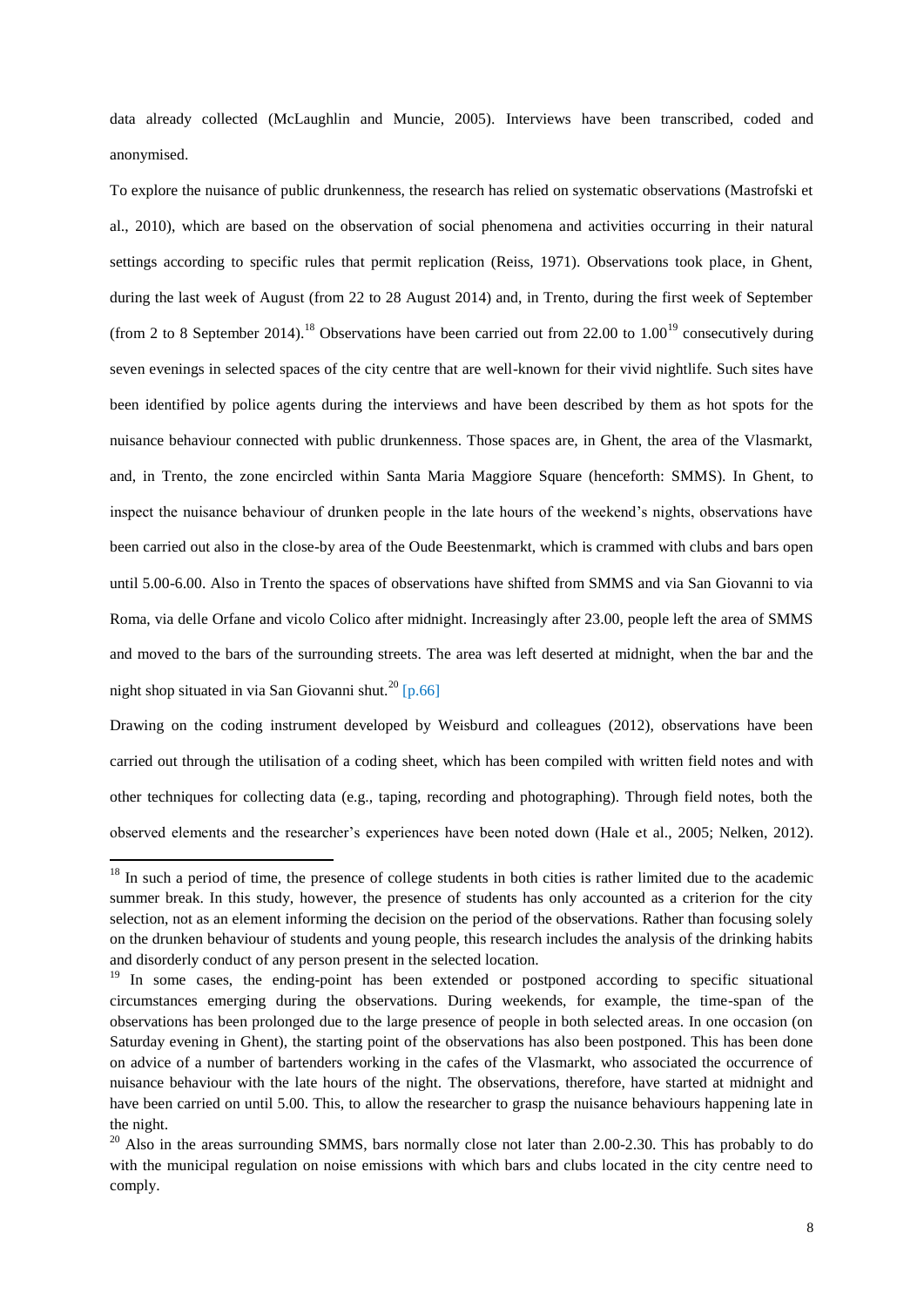Elements that have been observed included: (1) the number of people present in the area per time-span; (2) the average age/gender of people; (3) the amount of alcohol purchased per capita; (4) the level of intoxication; (5) the presence and/or interventions of law enforcement agents and of place managers; and (6) the number of violent and disorderly behaviour. Nuisance behaviour of drunken people has been measured by taking into consideration the action of people: (a) littering; (b) urinating; (c) causing loud noise; (d) yelling; (e) loudly disputing; (f) physically assaulting others; and (g) engaging in vandalism (including graffiti and tags).

To check whether there are similarities or differences in the representation of, and enforcement against, the nuisance of public drunkenness in the two selected cities, the gathered empirical data have comparatively been analysed.

#### **Results**

**.** 

#### **Observations**

*Ghent.* From the observations in Ghent, it emerged that the drinking modes and practices of people very much varied in the weekend and during week days. In early hours of Friday's and Saturday's evenings, drinking mostly occurred inside bars and involved the consumption of both beer and spirits, for men, and of cocktails, wine and non-alcoholic beverages, for women. In Belgium, beer may have a different alcoholic concentration (ranging from 3% in standard beer to 9,5-10% in strong beer or *Trappist*) and is rather cheap, as its price stretches from 2 to approx.. 4 EUR. According to the bartenders of the clubs of the Vlasmarkt (where bars normally shut at around  $2.00-3.00$ <sup>21</sup>, during weekends people are used to drinking approximately 7 to 8 drinks each and to mostly consume all types of beer, as well as cocktails made from rum and gin. The age range of people found there was also very wide: they were both youngsters (around 18-year-old) and older people (up to 40-50 years old).

After midnight the number of people in the Vlasmarkt started to decrease, whereas it increased outside the bars of the Oude Beestenmarkt (to up to 130 people). Here, men and women (whose age range stretched from 25 to 30 years old) were to be found both outside and inside bars, predominantly consuming standard beer. The bartenders indicated that the level of alcohol consumption in the Oude Beestenmarkt is rather high during the

<sup>&</sup>lt;sup>21</sup> With the exception of the *Charlaton*, which shuts at around 6.00-7.00. Such a club, however, was closed up for holidays during all the 7-nights of observations.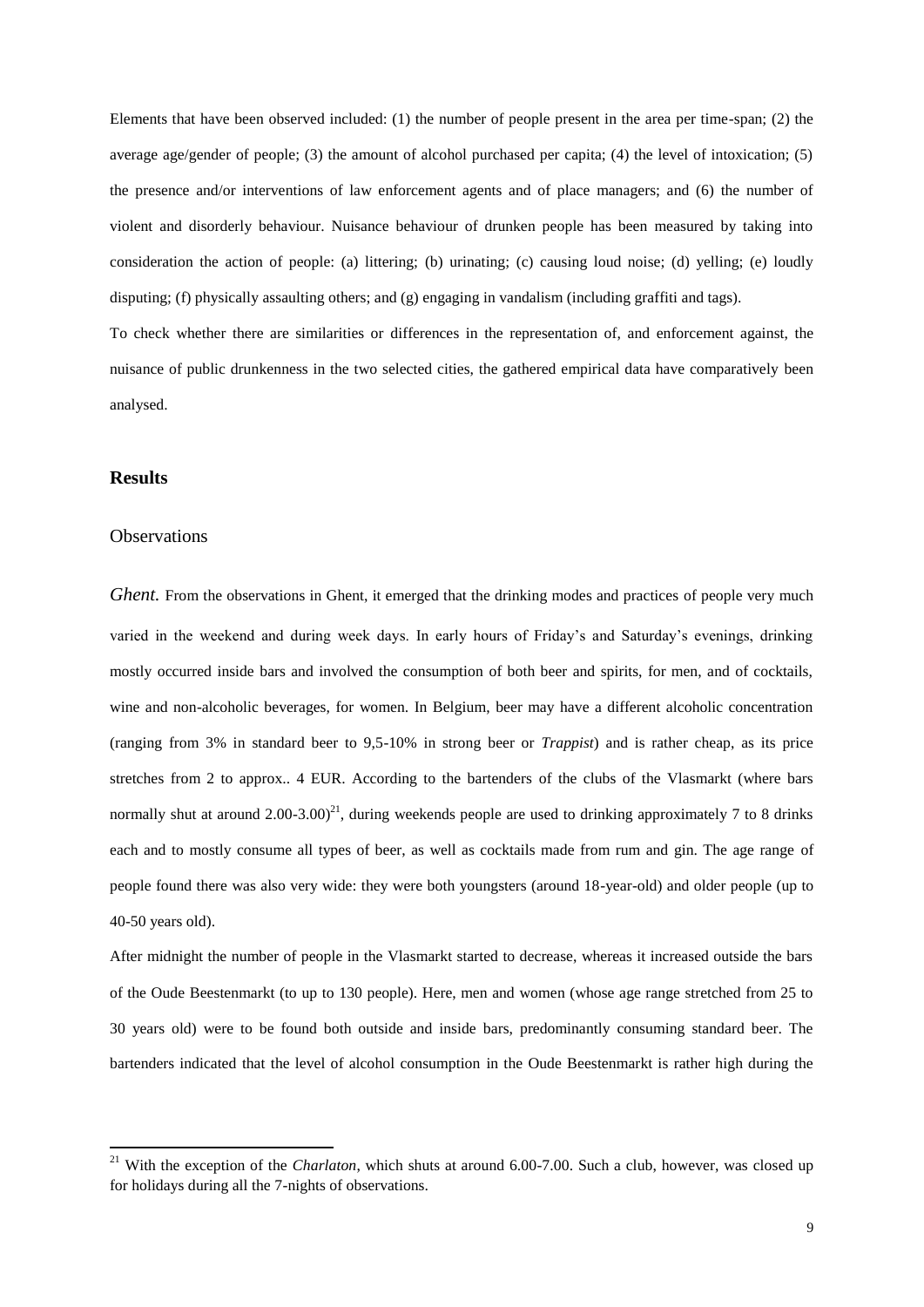weekend: both men and women drink from 15 to 20 standard beers per night, or an elevated number of strong beer and of cocktails made from gin, rum and whiskey.

In the weekend, nuisance behaviour connected with public drinking and drunkenness mainly occurred after midnight and was observed until earlier hours of the [p.67] morning, with prevalence during the time-span from 1.00 to 3.30-4.00. On Friday evening, cases of verbal disorder (4), littering (5), urinating (3), public drunkenness (4), loud noise or music (6) were observed. Also an episode of physical aggression was noticed. The incident involved two young men, who were first verbally disputing, and then physically fighting approx. 20 meters from the bars of the Oude Beestenmarkt. The fight was quickly brought to an end by one of the two quarrellers, who managed to run away. Not only there was no requested<sup>22</sup> police intervention to deal with the fight, but police presence in the area on Friday was also limited to four police cars occasionally passing by the main road and heading either to the city centre or to the police station situated close by.

On Saturday, a higher frequency of nuisance behaviour was recorded. In the selected night life location, people were yelling (16), littering (19) and urinating (7) next to the bars' front doors (in the Vlasmarkt) and next to the river bank (in the Oude Beestenmarkt). The level of intoxication of people was also quite high in comparison with the other days, as I observed 12 cases of people vomiting, swaying, and falling down. Cases of loud noise and music were also noted down (11), as well as the presence of five police car passing by. No reactions were noticed on the part of the residents, or of the people passing by the observed area, who did not pay much attention to the behaviour of drunks and to the presence of people drinking outside bars.

During weekdays, the drinking habits and behaviour of people in the selected area were rather varied. On Sunday, Monday and Tuesday evenings, for example, little to no people were observed outside bars both in the Vlasmarkt and in the Oude Beestenmarkt, and only a few of them were sitting inside cafes. This, at least partly, may be connected with the bad weather conditions of the aforesaid days, which included heavy showers, moist and low temperatures. According to a number of bartenders, a lower or limited presence of people during weekdays in the cafes of the area is a quite usual circumstance and quite normal in that period of the year.

On Wednesday and Thursday, by contrast, a higher amount of people was observed in the selected nigh-life location, mostly consuming beer in the external terraces of bars. An exception was represented by a group of approximately 20 young people (around 18 to 20-year-old), who were standing or sitting in a small parking lot in the middle of the Vlasmarkt on Thursday evening. This group reached the spot at around 23.00, already

<sup>&</sup>lt;sup>22</sup> As the bartenders pointed out to the researcher, nobody from the bars called the police to report this episode of violence, nor did they receive any complaint from the costumers. It was then assumed that nobody called the police.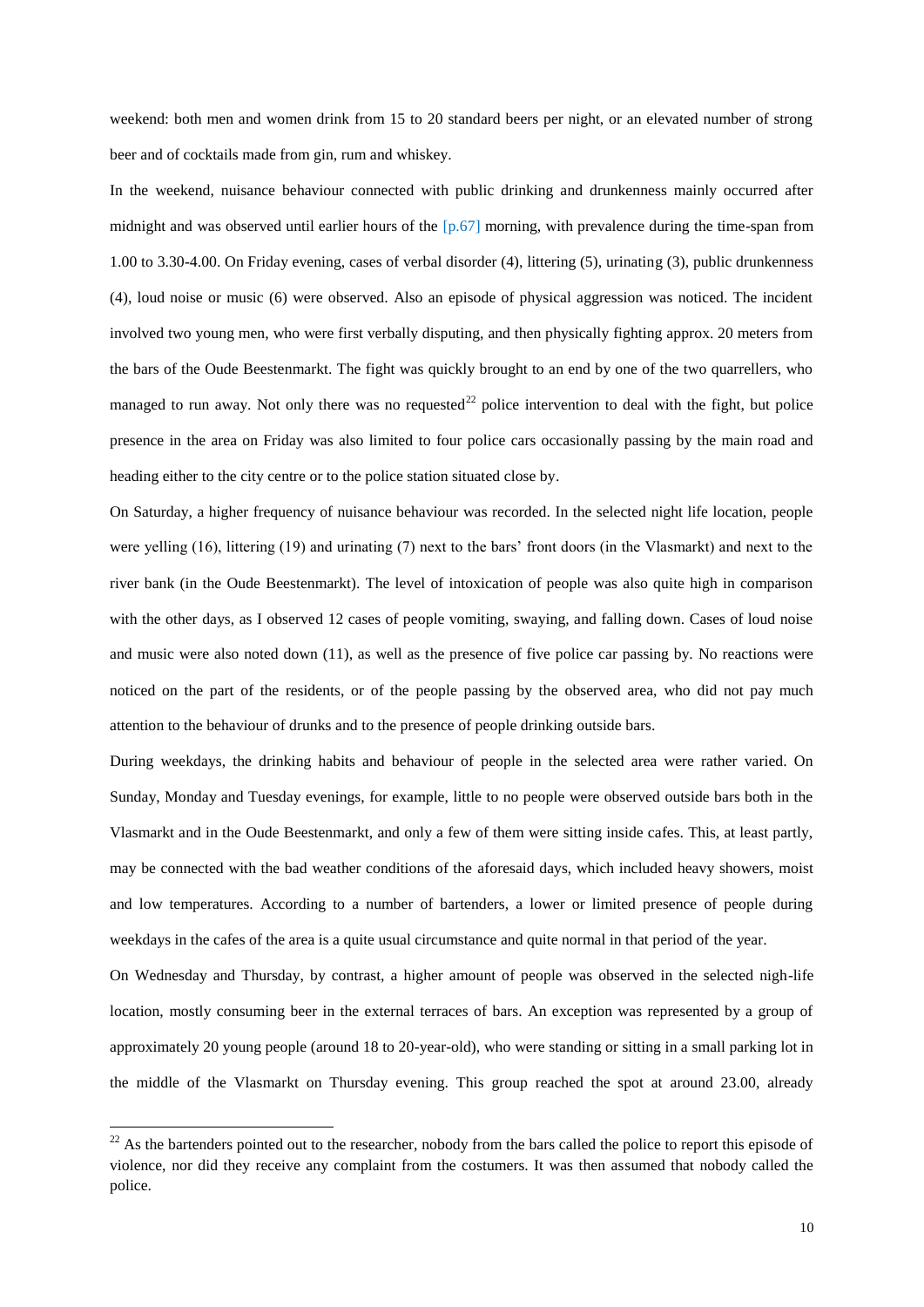inebriated from the consumption of alcohol and quite euphoric. After drinking the beer that they had with them, I observed them buying new cans from the *frituur* (a typical fast food) present in the area, which sells very cheap drinks. Overall on Thursday evening, there were 11 episodes of littering, 4 of loud noise or music, 28 of verbal disorder and one case of a person urinating. There were also a loud dispute and nine cases of drunkenness.

*Trento.* In Trento the patterns of drinking did not substantially vary from the weekend to the weekdays. In almost all days of the observations, the presence of people in SMMS was conspicuous and higher in earlier hours of the evening (from 70 to almost 200 people), whereas it started to decline around 23.00-23.30, when the observations were [p.68] moved to the close-by via delle Orfane and vicolo Colico (where the number of people ranged from 60 to 100). Only on Sunday evening there was barely anyone in the observed area. During all the other days when the observations were carried out, young people (from approximately 18 to 23 years old)<sup>23</sup> were spotted sitting in a little square and drinking predominantly beer, which in Italy has a low alcohol concentration (2.5%). Mostly, they were cans or bottles bought in the night shop in via San Giovanni, which sells very cheap beer (1 EUR). In some instances, I also observed people taking beer from bags showing the logo of popular supermarkets. Only a limited number of people were drinking beer and aperol spritz<sup>24</sup> purchased in the bar. where drinks are more expensive (beer cost 2 EUR, whereas aperol sprits cost 2.50 EUR) and are served in plastic glasses. According to the owner of the bar situated in SMMS, people only order 2 to 3 drinks at the bar's counter and prefer to purchase cheaper drinks in the close-by night-shop or to bring them from home. Among the drinks that are mostly consumed by people at the bar, there is beer, aperol spritz and spirits, which are often ordered by youngsters (18 to 20-year-old) "*who want to get drunk very quickly*". The age profile and drinking habits of people changed when the observations were moved to via delle Orfane and vicolo Colico, where individuals were aged around 25 to 30-year-old and were ordering beer, wine, cocktails and spirits at the bars (both women and men).

 $23$  The great majority of people present in SMMS during the observations were Italian college students. However, there were also people from the north of Africa (mostly refugees), and a small number of (middleaged) homeless (5), all drinking beer in cans or bottles. According to a north African man, who was informally interviewed during the observations, there are differences between the drinking patterns of people from the north-African region and the ones of Italians present in the night-time area: in opposition to young Italians (who tend to behave uncivilly by mostly leaving litter in the area, urinating and yelling), people from the countries of the north of Africa, when drunk, tend to engage in fights and violent behavior, as they are not used to drinking alcohol in their home countries due to religious prohibitions. An indication of the violent behavior adopted by this latter group of people when intoxicated by alcohol can be found below in the text, where I describe the physical attack that was carried out by a young north African man against one Italian during the Saturday evening in SMMS.

<sup>&</sup>lt;sup>24</sup> This is a typical aperitif of the north-east area of Italy, made from aperol, Prosecco and soda.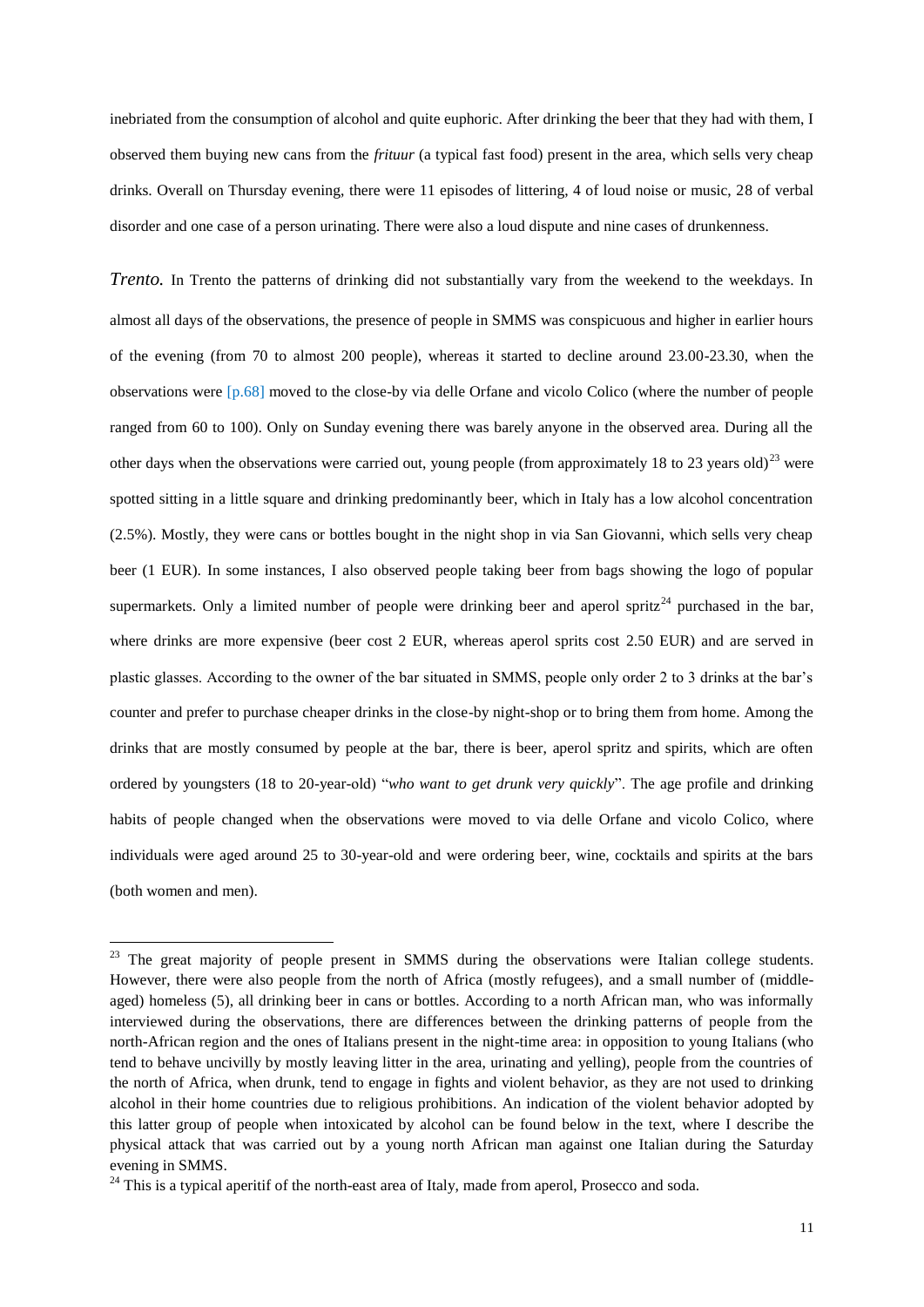Not only people in Trento started to drink early in the evening, they also adopted disorderly behaviour quite early in time. Episodes of people yelling, littering, and urinating were observed since 22.00 during six of the seven evenings. Generally speaking, cases of nuisance were quite recurrent in the selected nightlife location. On Tuesday, for example, 39 cases of littering were noticed, alongside 6 episodes of loud noise or music and 29 of verbal disorder. On Saturday, 9 cases of people littering were recorded, along with 6 episodes of loud noise, 12 of verbal disorder and one loud dispute. In 11 cases, people were observed urinating in the small alley of SMMS. There were also a high number of drunken people, who were swaying or sleeping on the ground (9).

On Saturday in front of the bar in via San Giovanni, a verbal dispute between two young man, one Italian and one from the north of Africa (Tunisia), resulted in a physical aggression carried out by the latter (who, according to the witnesses, was drunk). Shortly after the fight, an ambulance got to the area to help the injured man, together with four agents of the *Polizia di Stato*, who questioned the witnesses about the fight and the assailant (who immediately left after the attack). Later the same night, I also observed two officers of the *Polizia di Stato* dealing with two cases of public drunkenness in via Roma. The intervention of the police was requested by the costumers of a bar, who were  $[p.69]$  bothered by the conduct of two drunks who were yelling and starting to become aggressive. With the support of the bar owner, the two police officers encouraged the drunks to leave the place and applied no sanction to them. The same evening, I noticed a resident walking through the area and being visibly disappointed with, and frowning at, a few people dealing drugs. The person seemed to pay conversely less attention to the presence of young people drinking there. More confrontational was the attitude of two other persons on Monday, who checked the conditions of the area and engaged with a few intoxicated people, asking questions about the frequency of their presence in the area, the quantity and type of substances used etc. They were the police superintendent and one assistant in their civilian clothes, wanting to have a check on the issues of the area after the case of violence happened on Saturday.<sup>25</sup>

### Semi-structured interviews

 $\overline{\phantom{a}}$ 

 $25$  The presence of the police chief was pointed out to the researcher in an informal conversation with a person who deals drugs in the area, who emphasized that his presence there is not an unusual circumstance. Quite the opposite, the police chief is often seen in the area after the occurrence of grave episodes of physical aggression (like the one occurred on Saturday). This, as pointed out by frequent visitors of the area in informal conversations, has to be reconnected with the raising complaints of the residents, which challenge the action of the local law enforcement also through the local press. Although I did not seek for a direct contact with the police superintendent, I had informal conversations with his interlocutors.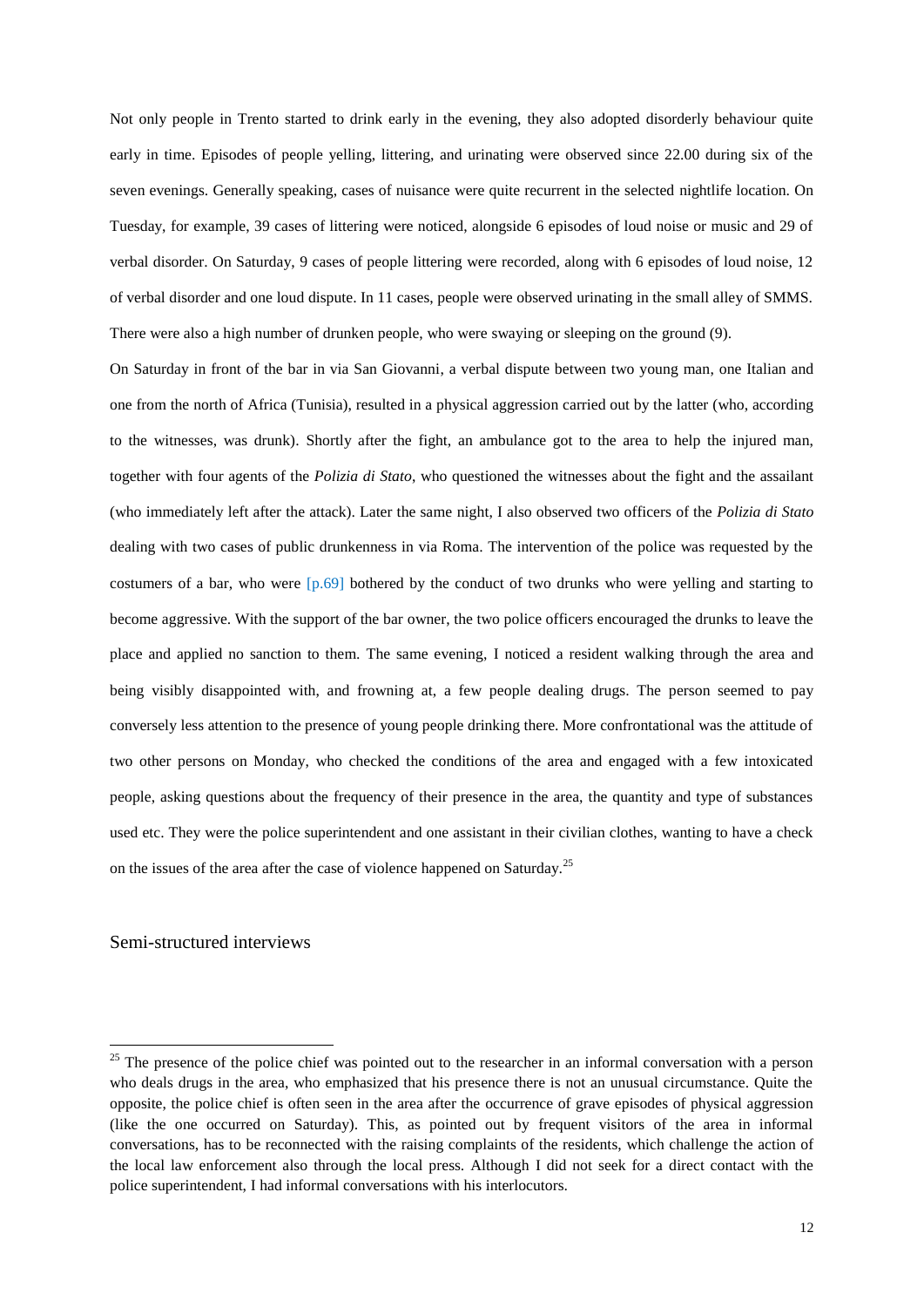*Ghent*. The Ghent police officers described the nuisance of public drunkenness as any *behaviour* of drunken people which *irritates* others and associated it with loud noises, vandalism, violence and sometimes also with litter. Except in one case, it has not been linked up with the mere presence of a drunken person sleeping in a public space (on benches, on the sidewalk etc.). The definition of nuisance (in Dutch, *overlast*) has also coincided with the legal definition of *public drunkenness*<sup>26</sup> or with that of *public disorder*<sup>27</sup>, which are two contraventions punished with administrative fines. According to police officers, the first category (*public drunkenness*) includes the case of a drunk and disorderly person who is annoying other people, as well as the case of a person who, without bothering anyone, is excessively intoxicated from alcohol and may be a danger to her- or himself or to others. The second category (*public disorder*) encompasses cases of drunken people who are violent and aggressive. In both cases, the drunk is fined administratively and detained up to 12 hours at the police station. Measures against *public drunkenness* and *public disorder* are applied by police agents only when strictly necessary and after having pursued a sort of mediation with the drunk person (what they called the "*middenweg*" (transl.: midway) approach).

Despite the given definition of nuisance, police officers said to only rarely apply administrative fines targeting incivilities of drunken people. Public drinking and drunkenness have been understood to be two very common phenomena in the locality,  $[p.70]$  especially when associated with the presence of young people and students, which are a segment of the population who since long has been involved in the nightlife scene of the area. According to two respondents, interventions against the nuisance of public drunkenness are carried out as long as they are strictly necessary. Otherwise, as they said, "*you would have all the student population in jail",* or *"there will be the prison full of students …every night 50 students down here … and that is not workable*".

To explain this lenient police enforcement, respondents made reference to the (socially recognised) role that the activity of drinking plays in the local culture. As some of them pointed out, in Ghent there is "*quite a culture of bars and cafes"*, in the meaning that the consumption of alcoholic drinks mostly occurs at the bar and only rarely at home, for instance, during meals. Respondents also regarded the activity of drinking with friends (at the bar) and with family members (at family parties and celebrations) as a very common and widespread habit. As

1

<sup>26</sup> *Public drunkenness* is sanctioned by the Belgian Law of 14 November 1939, where it is stipulated that: "*The person who is found in a state of intoxication in a public place is punished:* [...] *with a fine of 15 francs* [0.40 EUR] *to 25 francs* [0.60 EUR] [...] *if the offender causes disorder, scandal, or danger to another person or to himself, he can be detained in the municipal house of detention or in the security room of the gendarmerie for a minimum of two up to a maximum of twelve hours"*.

<sup>&</sup>lt;sup>27</sup> *Public disorder* is an offence envisaged by art. 31 par. 2 of the Law on Police Services of 5 August 1992, which allows police officers, "*in cases of absolute necessity",* to arrest "*a person who disturbs the public peace"*.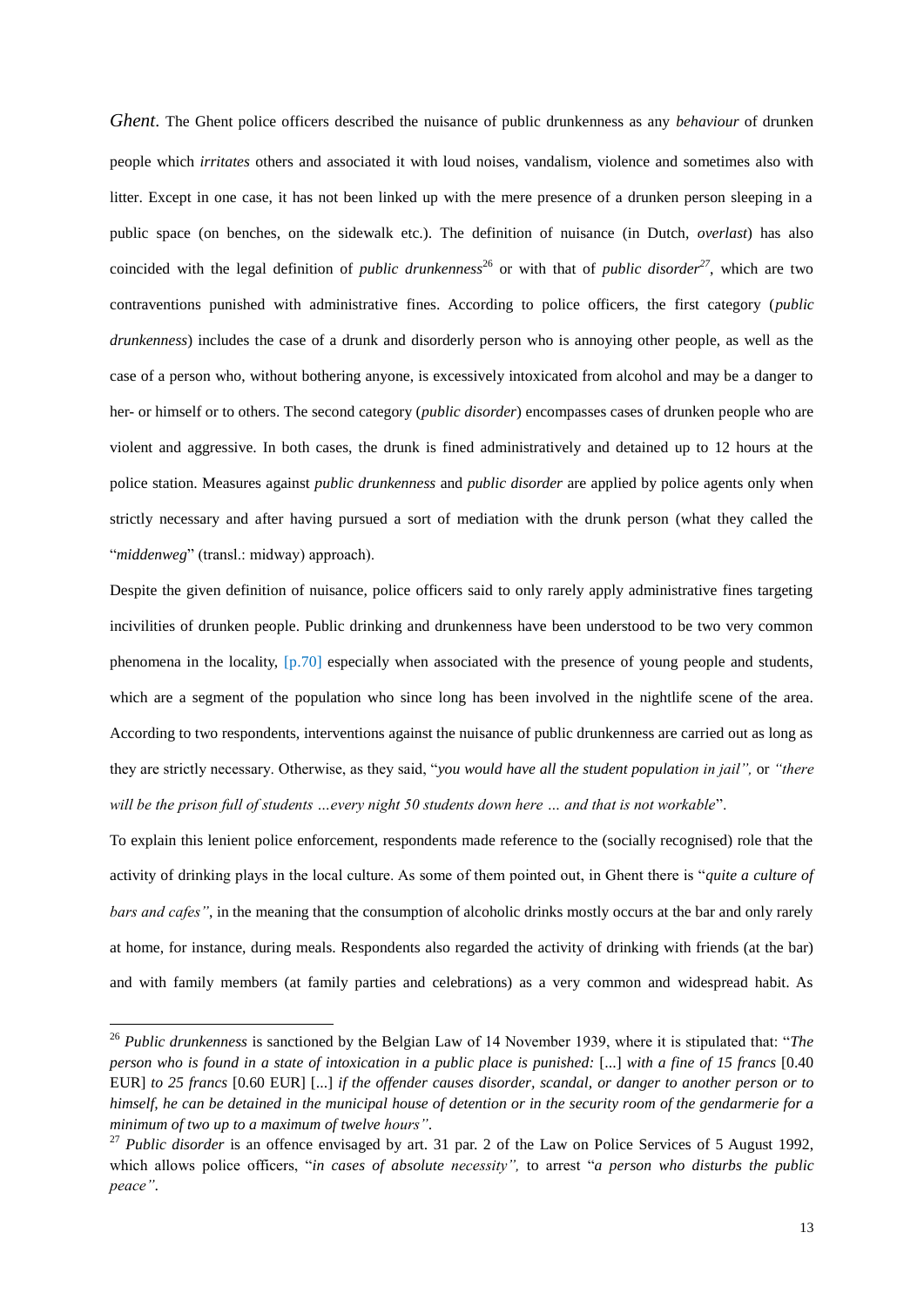suggested by a few of them, although drinking in public spaces may not be accepted by every member of society, it is overall tolerated. What is socially not tolerated is the behaviour of people who "*cross the line"* and bother or threaten others*.* As one of the interviewees explained: "*there is no problem in being drunk, not even in drinking during the day, as long as the rules are respected: people cannot run across the streets, ignore red lights, they should walk properly* .. *In short, they need to act normal*".

According to the Ghent police officers, also residents living in the Vlasmarkt and in the Oude Beestenmarkt are rather tolerant when it comes to addressing the nuisance behaviour of people drinking and drunk: they rarely call the police to complain about episodes of disorder happening in the area. As police agents put it, "*they knew it before*" (that the area was one of the city hot-spots for parties) and they need to have a "*ticker skin"*. As three interviewees added, a factor that may explain the high tolerance of residents towards drunkenness and alcoholrelated disorder may also be related to the low level of police reaction to such cases. Since public drunkenness does not constitute a priority for the local policing strategy, "*residents know that they may wait also quite some time before any action is taken by the police"* in response to their complaints.

*Trento.* The Trento police officers imputed the nuisance and disorderly behaviour of people drinking and drunk to the *presence* in the selected nightlife location of three groups of people: firstly, of students and young people drinking during happy hours; secondly, of punks, members of the anti-globalization and anarchic movements drinking in squares and in other public spaces; and, thirdly, of groups of "*foreigners*" or of "*illegal immigrants*" drinking and getting rowdy.

When talking about young people and students, three respondents pointed out that drinking in the city and, more generally, in the region (Trentino) is very much widespread and has a prominent social (and commercial)<sup>28</sup> role. In the words of one police officer: "*the average-person in Trentino drinks a lot. People here drink at home during meals, at the bar with friends and also at public celebrations and manifestations. During happy hours students drink. But here they drink at all ages. During public manifestations, for example, you can see 15 or 16 year-old people drinking alcohol, as* [p.71] *well as people who are 70*". As this fragment points out, drinking alcohol, also when pursued by young people, is socially accepted. What is not tolerated (and has been defined as nuisance by police officers) is the presence in the selected nightlife location of large groups of young people at

<sup>&</sup>lt;sup>28</sup> A few interviewees also made reference to the importance of alcohol for the local economy. One of the interviewees, for example, referred to the strong influence exerted by the "*powerful lobby of bar keepers"* in the local policy-making.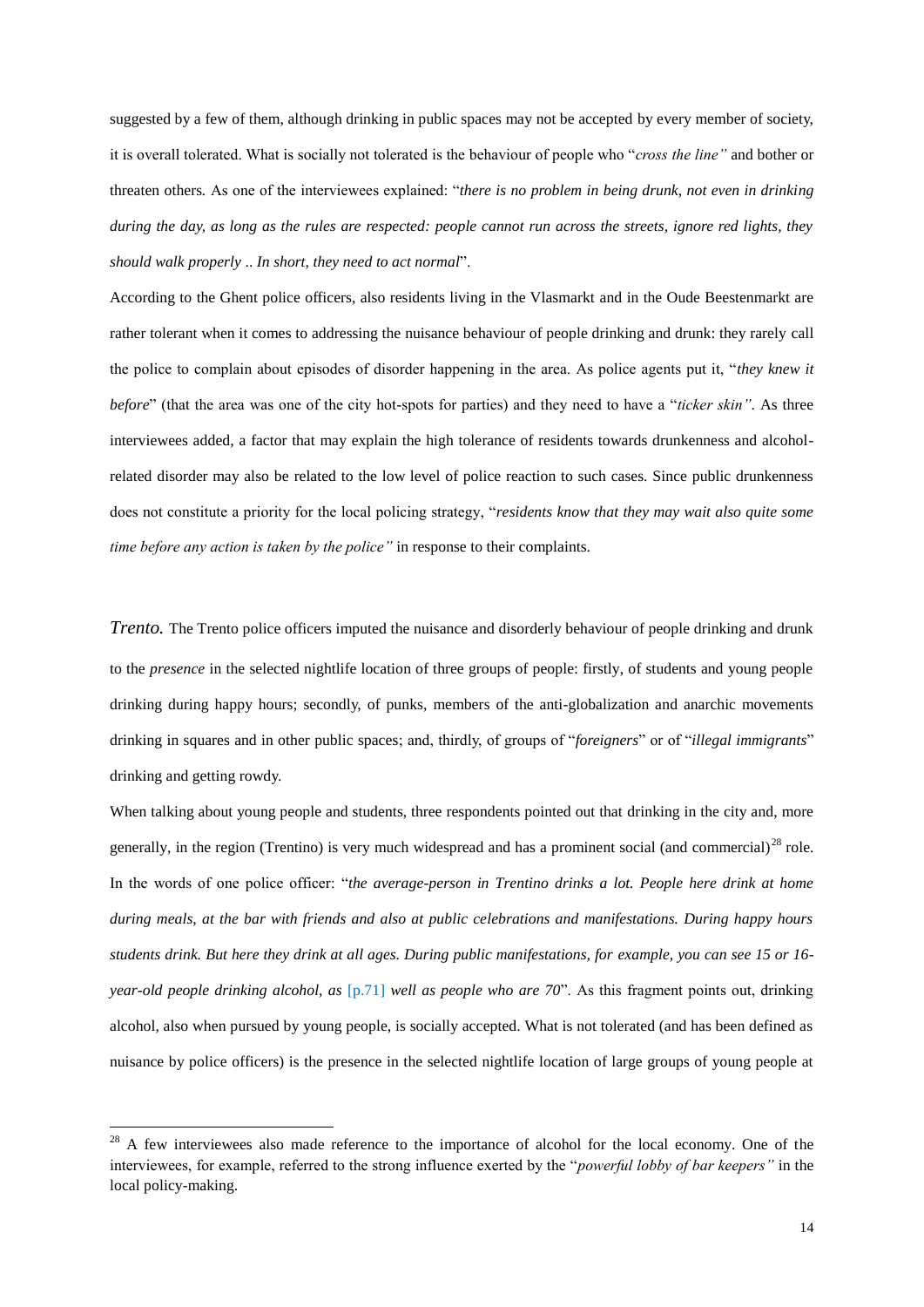night, which has often been associated with certain types of uncivil behaviour (e.g., yelling, littering and urinating).

Nuisance behaviour has also been linked to the presence in the area of punks, members of anti-globalization and of anarchic movements, who are said to have a specific dressing style and lifestyle. As one of the police officers clarified, "*you can spot them from the way they are dressed… they are the rebellious, those from the anarchic centres, who do not have a job... they are many!* […] *The leaders (if we may call them like that but anyway there is a hierarchical structure) who organise the rallies etc. are the sons of politicians, entrepreneurs... they are those who when get tired of playing the rebellious have their backs covered... and then leave behind a trail of others who are left empty-handed (they don't go to school etc.)... they protest because they know that even if they make a mess they are left unpunished*"*.* According to another police officer, punks and members of anarchic movements "*create confusion*" and "*degrade*" with their presence "*the beauty of the historical monuments located in the area*".

Alcohol-related disorder has also been attributed by police officers to "*foreigners*" coming from the eastern parts of Europe, where people are normally "*very much used to drinking*". As one of the respondents clarified, you "*recognise*" the people who create disorder "*from their different nationality* […] *I speak about certain nationalities because - I don't want to be racist - some, like the ones from east Europe, have the habit to drink all since very young... By them that is the norm*". A representation of this group of people based on the outer appearance of its members was offered by respondent N. 7, who described disorderly immigrants in the following terms: "*they participated in the war… you can spot them from the attitudes they have, from their large, broad and strong build... they are mostly from eastern Europe and former-Yugoslavia* […] *but they can also have other nationalities*". Police officers attributed disorder also to "*illegal*" immigrants coming from the countries of the north of Africa, where drinking is said not to be allowed due to religious dictates. The effects of excessive drinking are viewed similarly for both groups, as they are said to likely engage in fights.

An exception in the representation of the nuisance of public drunkenness was made by the second and the third interviewees, who associated it with the presence of drunken homeless sleeping on benches or on the sidewalk. For the other respondents, by contrast, the presence of a drunken homeless (despite creating "*discomfort*", as one of the respondents clarified) is socially tolerated and does not account as disorder. According to respondent N. 3, moreover, disorder had a strong connection with the outer/aesthetic characteristic of a certain group of people: only drunken individuals who are "*shabbily dressed*" are said to create nuisance.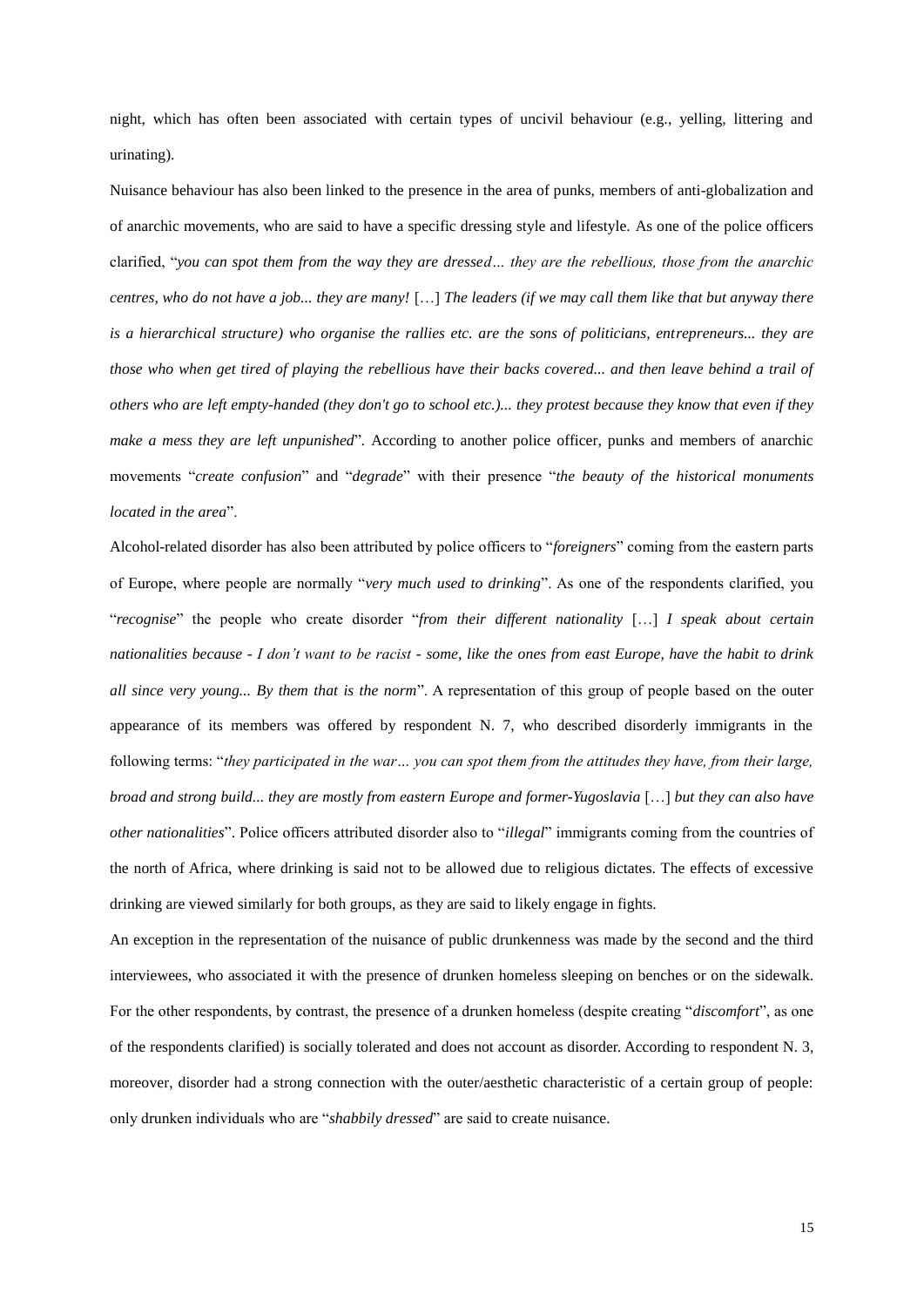The Trento police officers have mostly associated their responsive interventions with cases of violent and aggressive behaviour of drunken people.<sup>29</sup> However, especially [p.72] when drunken "*foreigners*" engage in fights, police intervention is said to be rather difficult to pursue due to the speed of such accidents. When police officers reach the spot (normally, within 5-6 minutes), the fight is often already over and they do not manage to identify the people who were involved in it.

Sanctioning uncivil behaviour of drunk young people has also been viewed as a difficult task to accomplish, especially when incivilities happen not in isolation but inside (or close to) a large group of individuals. In such cases, police intervention is hindered by concerns about the operators' personal security, which may be jeopardised by retaliations and acts of violence pursued against them. Such a limited policing capacity has also been linked with the reduced number of agents of the *Polizia Locale* working during the night shift (only two).

Also illegal immigrants adopting uncivil behaviour (e.g., littering, urinating, yelling etc.) are seldom sanctioned by police officers. Again, the explanation of such a policing attitude has been connected by police officers with (mere) pragmatic considerations. As respondents clarified, such a category of people "*almost never"* pays the fine. Imposing a sanction on them is, therefore, considered as "*useless"* and *"time-consuming"*.

Despite these practical concerns and difficulties, a police intervention is said to always quickly follow a complaint of public drunkenness or of disorderly behaviour. Especially when the call comes from the residents of the area, police agents strive to "*do something*" about the problem being complained about. For example, uncivil behaviour is sometimes sanctioned indirectly by the police, that is, by way of an administrative fine imposed to the bar around which incivilities occur. When uncivil behaviour does not happen in connection with a bar, police action is limited to patrolling and monitoring the area where disorderly behaviours are adopted. This, mainly, to avoid (or to reduce) residents' negative reaction to and dissatisfaction with police action, which is also very much reflected in the media.

Societal tolerance in SMMS is viewed by police officers as being rather low. The residents of the area have been described as being particularly hostile against young people consuming alcohol during happy hours, especially with respect to the noise and to the practice of urinating against the front doors of the buildings. As they put it, residents call "*very often"*, "*always*", "*also for no reason"*, "*even in anticipation"*, and "*anyway too much"*. The intolerance of residents and, more generally, of citizens is seen as a product of long standing media campaigns, which have succeeded to amplify societal and individual concerns about the level of (physical and social)

<sup>29</sup> Here, the contravention envisaged at art. 688 of the Italian Criminal Code applies: "*Anyone who is caught in a state of obvious intoxication in a public place* [...] *shall be punished with the administrative fine from 50 to 309 EUR".*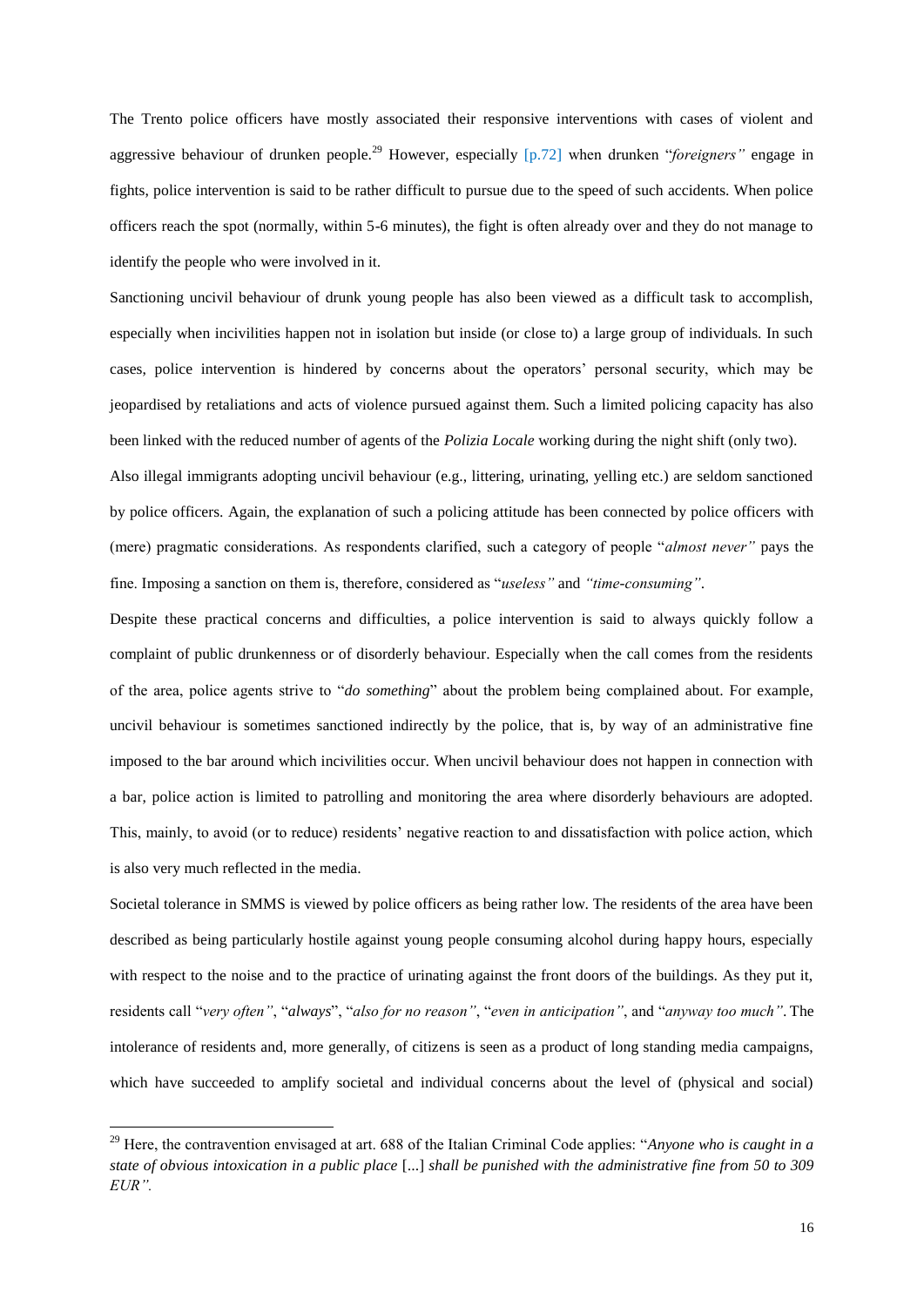disorder in the area (or to create a "*collective phobia*", as one of the interviewees suggested), and to enhance their perception of insecurity. Police agents explained citizens' conservative mentality through diverse factors. Among others, there is the quick expansion of the university, which only in recent years has led to a significant growth in the number of students and, therefore, to the introduction of specific entertainment opportunities for them. Happy hours, for example, have only recently been introduced in the city, causing intense community protests and initiatives aimed to counter the blight of the area.<sup>30</sup> [p.73]

### **Discussion**

**.** 

From the review of the data gathered through the systematic observations, it emerges that the hypothesised different culture of drinking only partly explains the drinking patterns and behaviours of people in Ghent and in Trento.

Drawing on the "wet-dry" dichotomy (Room and Mäkelä, 2000), it was firstly hypothesised that drinking in Ghent was infrequent and that it occurred during a long(er) span of time, whereas in Trento it was regular and happened in the early hours of the evening. This first part of the hypothesis was confirmed during the observations. In Ghent, a very limited presence of people was observed in the selected area on Sunday, Monday and Tuesday, both outside and inside bars. During weekend, when the presence of people was more substantial, individuals were observed drinking alcohol until very late (also due to the longer opening hours of clubs and bars). In contrast, drinking started early in the evening in Trento, where a consistent number of people was observed consuming alcohol during 6 of the 7 days. A lower frequency in the consumption of alcoholic drinks in Ghent has also been confirmed by the interviewed police officers, who have mostly associated the consumption of alcohol with (semi-)public venues like bars and cafes, rather than with private places and homes.

Secondly, it was hypothesised that people in Ghent mostly drank beer, while in Trento they consumed wine in moderate amounts. This second segment of the hypothesis was not confirmed through the observations. Generally speaking, in both cities beer seemed to be the most popular drink consumed by alcohol users. The type of alcoholic beverage drank by people in Ghent and Trento, however, varied according to the time-span, the street segment, the age and the gender of alcohol users. Before midnight in the Vlasmarkt, for example, both young and older people consumed a wide variety of drinks: while men were observed drinking beer and spirits, women drank wine, cocktails and non-alcoholic drinks. After midnight in the Oude Beestenmarkt, 25 to 30-yearold people drank standard beer. In Trento, youngsters (from 18 to 23 years old) in SMMS predominantly

<sup>30</sup> See Comitato Torre Vanga https://www.facebook.com/groups/236481156509302/?fref=ts.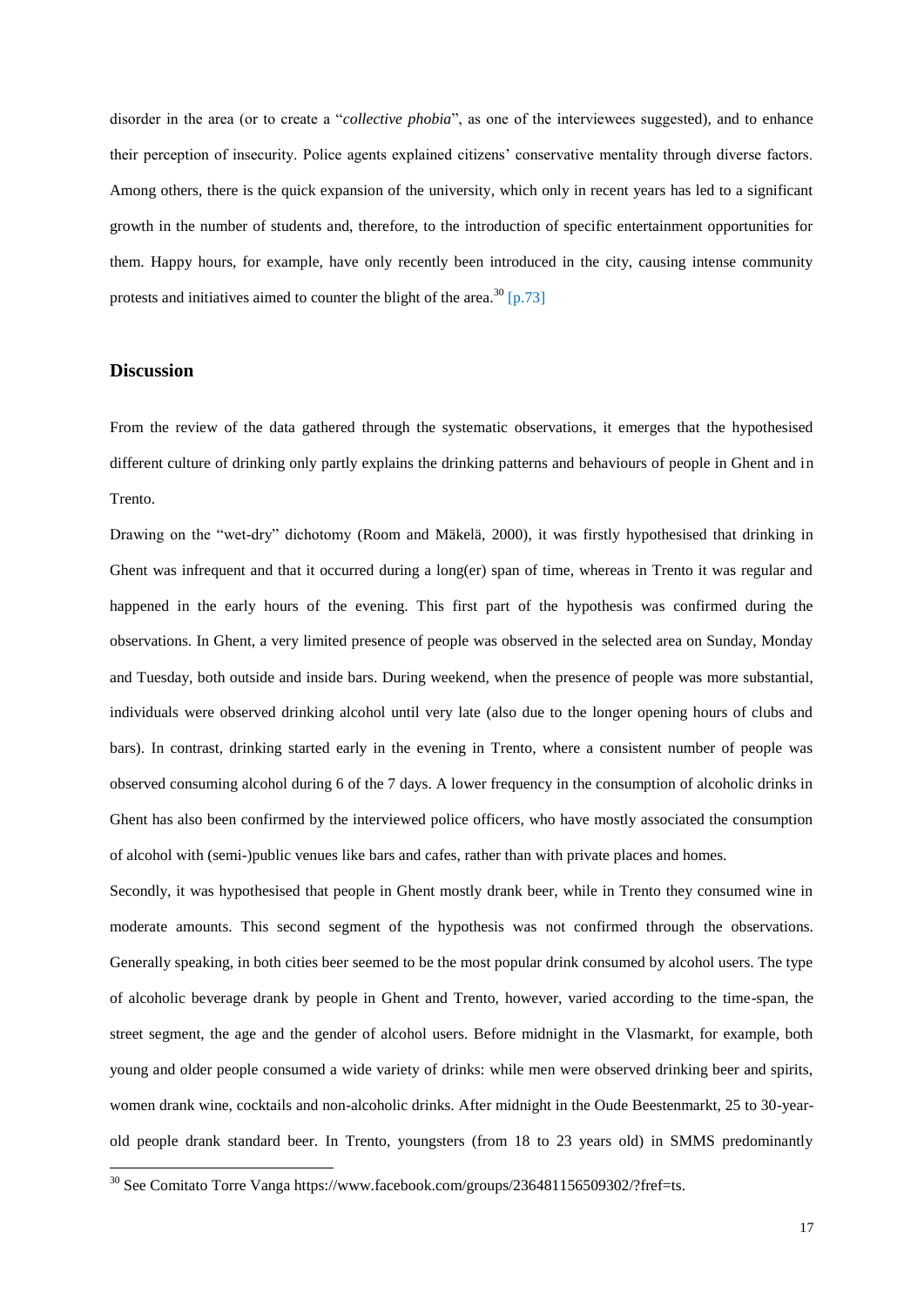consumed beer and, only the bar's customers, aperol spritz. After midnight in vicolo Colico, 25 to 30-year-old people were observed drinking beer, as well as wine, cocktails and spirits. Informal conversations with bartenders also underscored the popularity of cocktails made from gin, rum and whiskey, in Ghent, and of spirits among youngsters, in Trento.

Thirdly, it was expected that the quantity of alcohol consumed per capita was higher in Ghent than in Trento. In contrast to the expectations, the number of drunken people did not significantly vary in these two cities: while in Ghent there were 26, there were 22 in Trento. Also the information gathered in informal conversations with bartenders (who attributed higher alcohol consumption to the people in Ghent) does not help in this respect. Bartenders in Trento have clarified that their information about individual alcohol consumption is very limited, as people there tend to purchase cheap drinks in supermarkets or in night-shops (rather than in bars). It is therefore difficult to establish the precise amount of drinks purchased and consumed by people in Trento every evening.

Lastly, it was assumed that disorderly and violent behaviours were more prevalent in Ghent than in Trento, due to a higher level of alcoholic intoxication reached by people in the former city. This third part of the hypothesis found no support in the data gathered during the field work, which indicates that the level of disorderly behaviour [p.74] does not vary that much in these two cities. While in Trento 85 episodes of littering were noted down, alongside 87 cases of verbal disorder, 4 of loud dispute and 16 cases of people urinating; there were 36 (littering), 63 (verbal disorder), 2 (loud dispute) and 11 (urinating) in Ghent. In both cities, one case of physical aggression was observed. Also the cases of loud noise and music did not substantially differ in Ghent (36) and in Trento (27).

In short, if the difference between the "wet" and the "dry" cultures contributes to explaining the uneven time/duration of alcohol use in Ghent and Trento, it does not explain the similar type of beverage selection (beer), as well as the similar level of intoxication and of disorderly behaviour. As such, the results seem to align with the studies that argue for a homogenization in the drinking patterns of Europeans (Room and Mäkelä, 2000; Anderson and Baumberg, 2006; Mäkelä et al., 2006; Gordon et al., 2012). A high level of alcohol consumption and of nuisance behaviour in the nightlife location of the Italian city of Trento may be explained in light of the recent change that occurred in the drinking habits of people attending the area. An indication of this recent change can be found in the *perceived* negative societal attitudes that residents have towards public drinking and drunkenness in the concerned nightlife location (as opposed to the perceived tolerance of the dwellers of the selected night-time area of Ghent). As police officers suggested during the interviews, the recent expansion of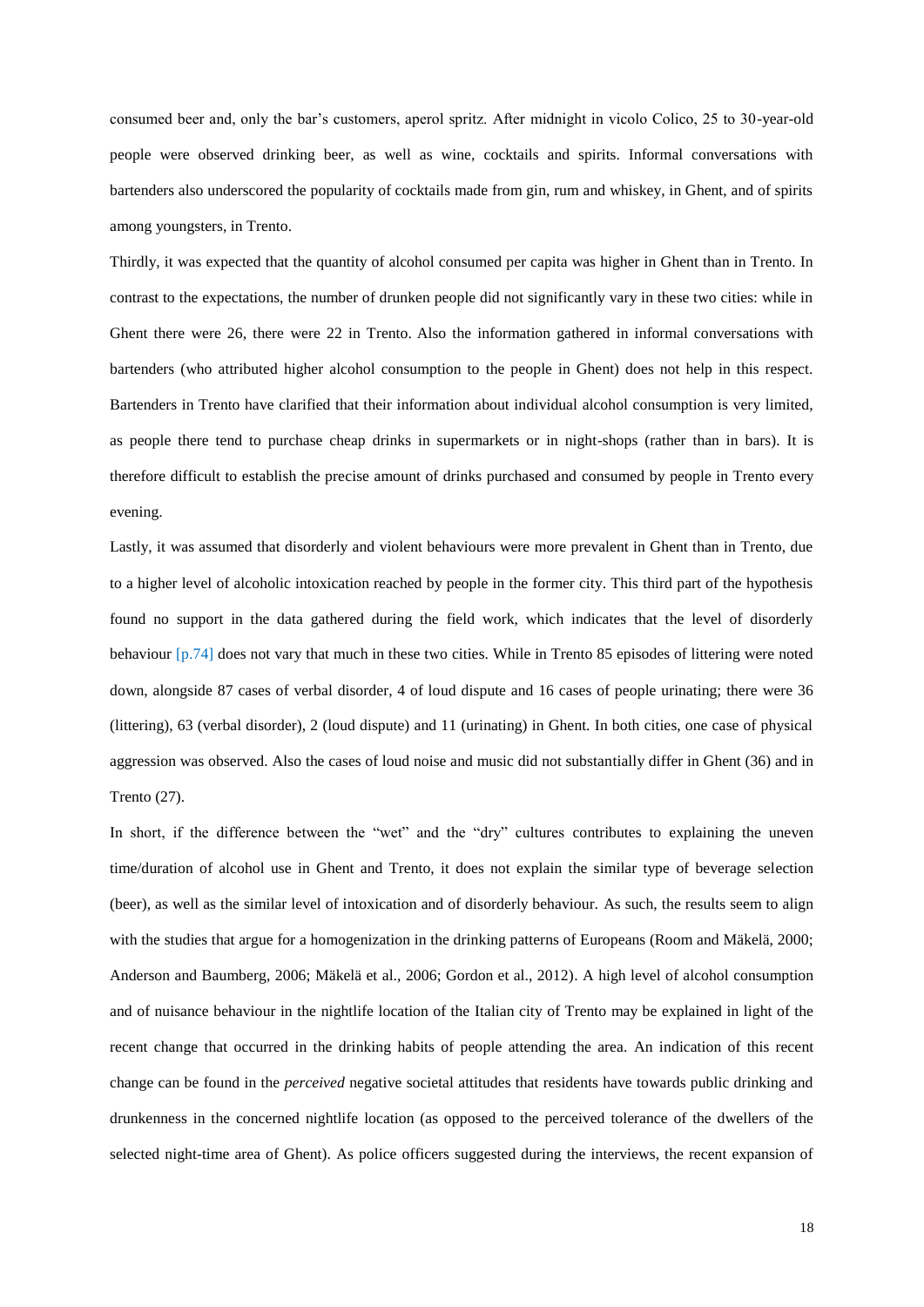the university has led to a rise in the number of college students and to the organisation of entertainment opportunities for them. The increased consumption of alcohol, however, does not only happen in combination with happy hours. As the observations showed, from early hours of the evening until late in the night people in SMMS were sitting among groups of friends and drinking cheap drinks. In a few cases, also very high states of intoxication were reached by people, in this way resembling the phenomenon of "el botellón" widespread among Spanish youngsters (Gual, 2006; Järvinen and Room, 2007).

From the review of the results of the interviews with police officers in Ghent and Trento, a different representation of the nuisance of public drunkenness has emerged. In Trento, police agents associated alcoholrelated disorder with the *presence* in the selected nightlife location of specific groups of people, who are students, punks and members of anarchic movements, immigrants and homeless. Furthermore, three police officers pointed at the specific *outer/aesthetic* characteristics of punks, immigrants and homeless. By contrast, a more *normative* approach has been evidenced in Ghent, where nuisance behaviour connected with public drinking and drunkenness coincided with the *conduct* of drunken people who *bother* others and/or with situations where the intoxicated person constitutes a *danger* to him- or herself or to others, that is, with any behaviour that is considered to move away from the "normal", or the socially accepted, standard of drinking.

The fact that only in Trento police representation of nuisance has referred to the description of the outer appearances and looks of specific groups may provide an indication of the role that aesthetic or physical characteristics may play in shaping police representations of and attitudes to nuisance there. However, since a clear reference to the aesthetic characteristics of certain groups of people was only made by 3 of the 9 agents interviewed (which may not be representative of the sample of police officers in Trento, not even of the Polizia Locale), such a reference may also be explained through other elements. For example, the responses of the agents mentioning aesthetics as a factor may have been influenced by their personal biases and stereotypes towards particular groups of people, by their capacity to speak with property, or to use [p.75] the language in a correct way. Police officers may also have given answers that were affected by the social desirability bias, that is, by an attitude to give answers that are thought to be viewed positively by other people.

In spite of a different representation of the nuisance of public drunkenness, police officers in Ghent and in Trento apply a similar (and low) level of enforcement of national and local regulations on public drunkenness and related nuisance behaviour. They do so, however, in light of different arguments. As the Trento police agents pointed out, they rarely *proactively* sanction students, punks, members of the anti-globalisation movement and anarchic people drinking and getting drunk in public places. This, in light of mere *pragmatic* reasons: the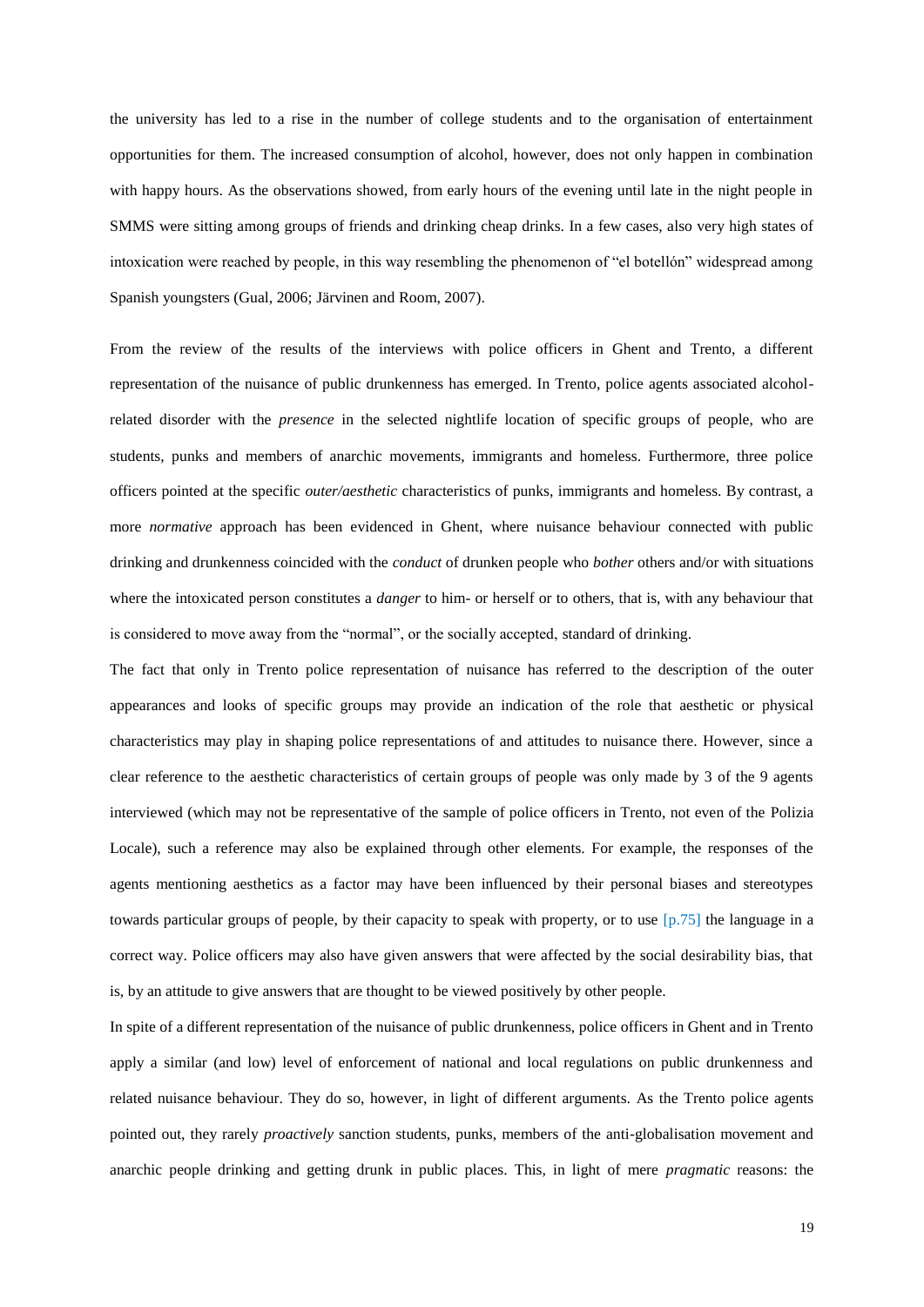reduced number of police officers at nights prevents them from effectively addressing and sanctioning a great number of drunk and disorderly people, lest being targeted of aggressions and violence.

The same set of arguments was employed by respondents to describe their enforcement attitudes to the disorderly behaviour adopted by "*foreigners"* getting drunk and rowdy. In these cases, sanctions are not applied by the Trento police officers due to their often late intervention (in case of fights) or to the perceived absence of any deterring effect carried by the sanction (in case they adopt other types of uncivil behaviour).<sup>31</sup> In other words, sanctions are not applied by police officers because *it is difficult or useless to do so*, rather than because of a permissive policing attitude to public drunkenness and related disorderly conduct. Some evidence of such a police trend may be found in the official statistics of the *Polizia Locale*, which since 2010 have registered only 18 cases of public drunkenness in the city centre. $32$ 

Despite the reduced number of sanctions, the Trento police agents seem to consider public drinking and drunkenness and, above all, the nuisance behaviours that are connected with it, as a priority of intervention. They have explained this attitude in light of the perceived high social intolerance of residents (and their committee) and of the elevated media coverage of the episodes of disorder that happened in the area. As police officers put it, a *reactive* intervention always quickly follows a complaint of the residents and may result into a sanction issued to the bars, which are deemed to be responsible for the uncivil behaviour of their clients. When nuisance does not happen in connection with a bar, police intervention is limited to patrolling the area and to monitoring the situation.

*Context-specific cultural factors* such as the recent increase in the number of college students and the introduction of happy hours may help to explain such a (perceived) negative attitude of residents to the nuisance of public drunkenness in Trento. As police officers suggested, new drinking patterns of students in the night-life location may have opposed to the traditionally recognised and tolerated practices and sparked residents' (and citizens') intolerance. Although the observations did not directly show any such a negative attitude on the part of residents, they did so indirectly and, notably, through the observed presence of the police superintendent in the

1

<sup>&</sup>lt;sup>31</sup> The two cases of public drunkenness observed on Saturday evening have not been considered in this part of analysis, as the intervention was pursued by agents of the *Polizia di Stato*, rather than by the *Polizia Locale* (on which this paper is focused).

 $32$  Local police statistics rely on aggregated data, which refer to the time-span stretching from January 2010 to October 2014.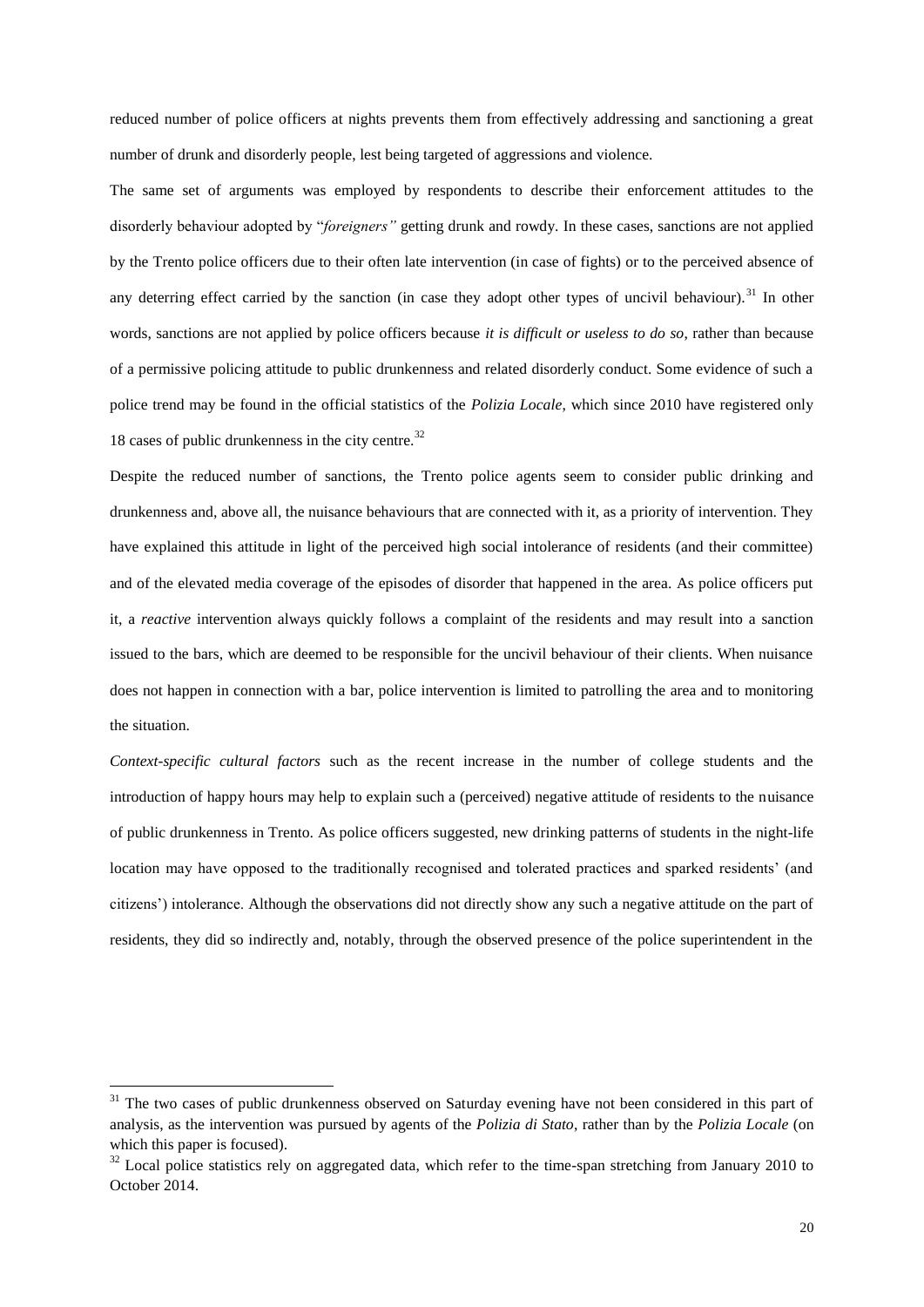selected zone. Such a presence was regarded by a few frequent visitors of the area as a response to the pressures [p.76] exercised upon law enforcement agencies and the municipality by both the residents and the local press.<sup>33</sup>

Also the Ghent police officers rarely sanction public drunkenness and connected nuisance behaviour.<sup>34</sup> Different (and, mostly, *normative*) arguments have, however, been provided by them to justify such a similar policing strategy: police intervention is carried out only when strictly necessary and, mostly, for cases of *public drunkenness* and of *public disorder*. Such cases, however, are not considered to be a priority in the local policing strategy. Interventions of police agents have been described as being predominantly reactive and, thus, to follow a phone call of annoyed costumers. Police presence in the area is, in fact, only eventual and connected with its particular location within the city (which is situated halfway between the closer police station and the city centre). The Ghent police officers connected the permissive law enforcement approach to public drunkenness and related nuisance behaviour with the high frequency of cases of drunkenness registered in the area and, more generally, in the city. According to the local police statistics, the number of accidents of public drunkenness in Ghent has been quite steady in the past two years and five months: they were 329 in 2012, 298 in 2013 and 112 until May 2014 (in line with the cases reported until May of the previous two years). In the Vlasmarkt, 54 accidents of public drunkenness have been reported in this time span, whereas they were only 4 in the Oude Beestenmarkt.

Police officers linked such a permissive law enforcement approach also with the high level of tolerance of citizens and residents towards the activity of drinking and, to a certain extent, also towards the state of public drunkenness. Such a tolerant societal attitude has been explained through the socially recognised role that drinking (both in bars and in public spaces) has in the local culture and, by a few of them, also through citizens' awareness of the late and eventual police reaction to cases of public drunkenness. A neutral (if not positive) societal attitude was also observed in practice, with passers-by and residents paying little to no attention to the presence of people drinking and adopting nuisance behaviour.<sup>35</sup>

## **Limitations**

<sup>&</sup>lt;sup>33</sup> For a media news published in the last day of the observations (6 September 2014), see http://www.ladige.it/articoli/2014/09/08/portela-ultimatum-vigili-privati.

<sup>&</sup>lt;sup>34</sup> The reluctance of law enforcers to intervene against alcohol-related disorder has also been observed with respect to the UK by Jayne, Holloway and Valentine (2006) and by Jayne and Valentine (2016).

<sup>&</sup>lt;sup>35</sup> In practice, residents may well have called the police. However, it has here been assumed that no complaint was filed, as no (even late) police intervention followed.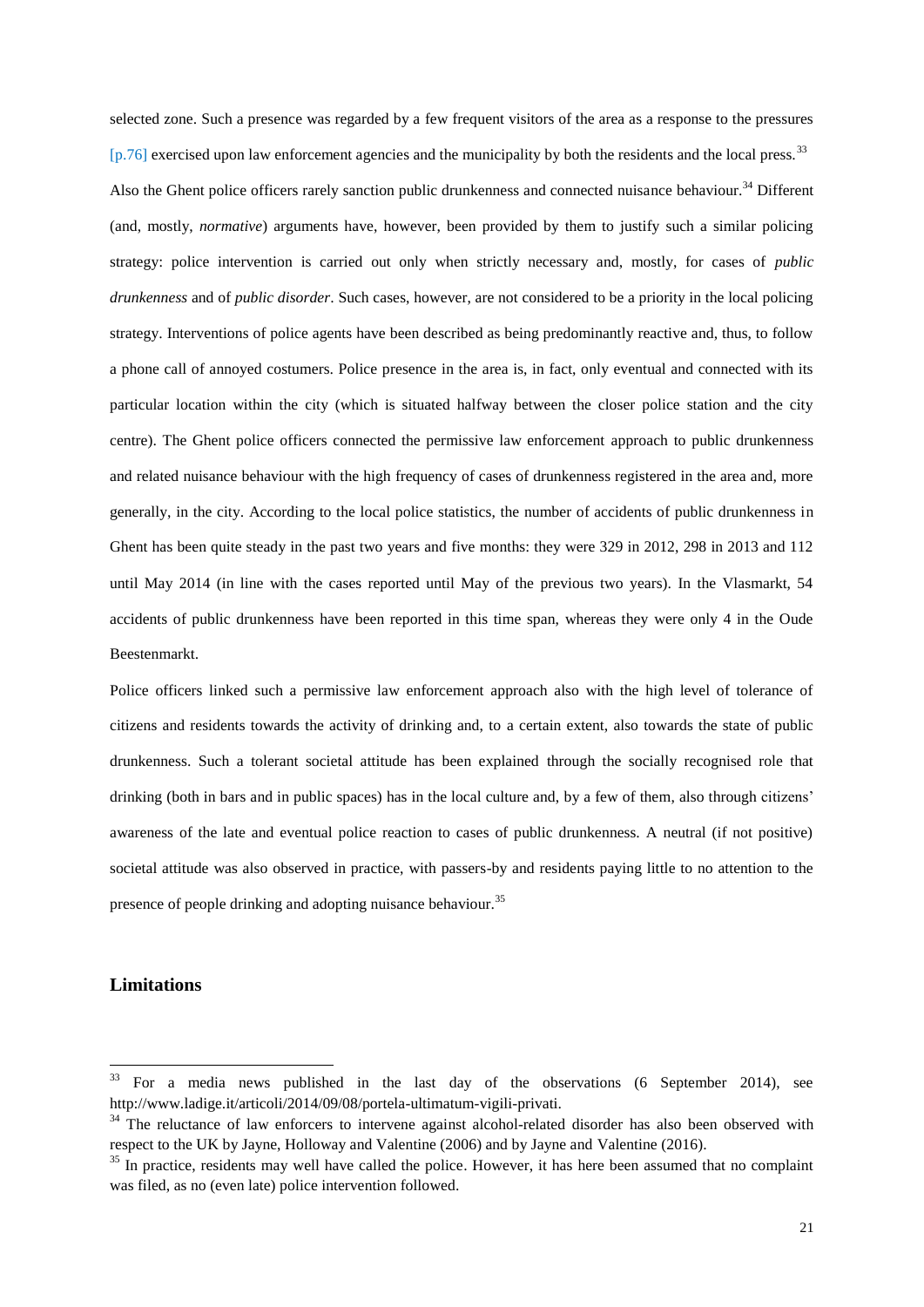In this article systematic observations have been carried out by one researcher only for seven consecutive evenings. Although observations during such a time-span have allowed the research to cover the drinking habits and practices of people during both weekend and weekdays (an element that was required to test the frequency of alcohol consumption), they may have led to results that may be specific for that particular week. Drinking patterns and alcohol-related disorder may, indeed, vary in other periods of the year. In this study, for example, the observations have been carried out during a period of time when a reduced number of students was present in the two cities. During other periods of the year when the presence of young people in the two localities may [p.77] be more substantial, drinking patterns and connected disorderly behaviour of this category of people may alter the observed elements and, perhaps, lead to different results. Drinking habits and alcohol-related disorder may also vary according to the season or to the specific weather conditions of the locality. To reduce the impact of some of these limitations, the week(s) selection has been based on days when no special events and celebrations were organised.

In this study only the common symptoms of heavy episodic drinking were taken into consideration to measure the state of public drunkenness, that is, lack of coordination, vomiting, fainting, reaching states of unconsciousness and so forth. In some individuals, however, high levels of inebriation may also translate into feelings of euphoria, excitement and other intense moods which, in practice, may be rather difficult to observe and measure.

With respect to the interviews, they have been carried out only with police agents belonging to two specific police bodies: the *Lokale Politie*, in Ghent, and the *Polizia Locale*, in Trento. They are in charge for issuing sanctions for both public drunkenness and for the nuisance behaviour connected with it. Other bodies like the *gemeenschapswachten*, in Ghent, and the *Polizia di Stato* and the *Carabinieri*, in Trento, have only partial sanctioning powers and, therefore, have not been taken into consideration in this paper. Such bodies may also have a different policing approach to public drinking and drunkenness than the one adopted by the two selected law enforcement agencies.

In this study, we have attempted to explain or analyse the differences in law enforcement representations of and practices against the nuisance of public drunkenness in the two selected socio-cultural settings in light of the different impact that the aesthetic characteristics or outer appearance/style of individuals and groups were thought to have on police officers there. Other cultural variables not included in this research (like the specific policing cultures, as well as the policing models and practices adopted) may also contribute to explaining the different policing attitudes to the nuisance of public drunkenness in the two selected cities. Moreover, as the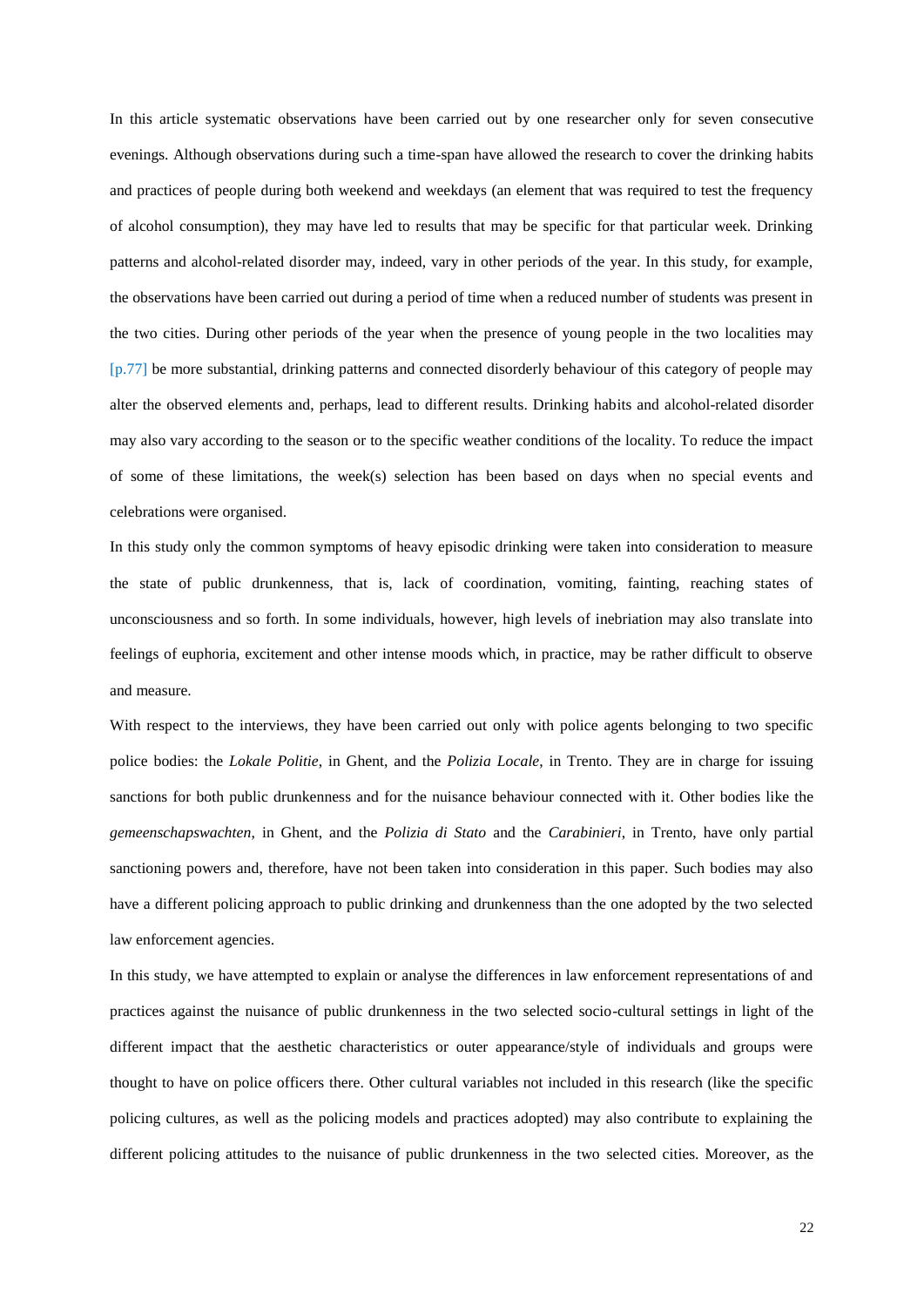number of officers mentioning aesthetic aspects as a factor was limited, we may not exclude the possibility that this aesthetic consideration may not really be representative for the Trento police (not even for Trento *Polizia Locale*) but rather reflecting some individual biases on the part of the interviewed police officers.

# **Conclusions**

As the data gathered in this comparative research show, the *reality* of the nuisance of public drunkenness does not significantly vary in the two nightlife locations of Ghent and Trento, especially not when it comes to considering the levels of intoxication and of disorderly behaviour of drunken people there. What changes is the way in which enforcement actors in these two cities look at public drinking and drunkenness occurring in the selected nightlife areas: while in Ghent they are understood as a rather normal phenomenon (as long as it does not involve the adoption of behaviour that *bothers* or *threatens* others) and are overall tolerated by police officers, in Trento they have been regarded as uncivil and attached to the presence of specific groups of people who are differently dressed (e.g., punks, members of the anarchic movements, immigrants and homeless). Specific *cultural factors* like the importance of *aesthetics* or of [p.78] *aesthetic styles* have been found to play a role in shaping the representation of the nuisance of public drunkenness of some police officers in Trento.

The results of this study also suggest that even when local (punitive) regulations are enacted by municipalities, they may not be enforced in practice or not in all cases. In spite of a different representation of nuisance, police officers in Ghent and Trento apply a similar level of enforcement of local and national regulations against uncivil behaviour (at least, in their *proactive* interventions). They do so, however, on the basis of a different set of arguments that, depending on *context-specific factors*, may be *normative* (as in the case of Ghent) or *pragmatic* (as in the case of Trento). In Ghent, for example, a low level of police enforcement has been explained by officers in light of their *normative* attitude to the nuisance of public drunkenness: proactive interventions only target the behaviour that is considered to diverge from the "*normal*", or from the considered accepted standard of drinking. In Trento, by contrast, police officers have justified their reduced (proactive) interventions on the basis of mere *pragmatic* reasons and constraints.

What the example of Trento also shows is that *reactive* policing strategies are (at least, partly) influenced by the *attitudes* that *people* are perceived to have with respect to a certain phenomenon. More accurately, on the basis of the perceived intolerance of residents, police officers have adopted different strategies for the control of uncivil behaviour in the selected night-time area of Trento (e.g., the application of fines to licensing premises for the uncivil behaviour of their clients).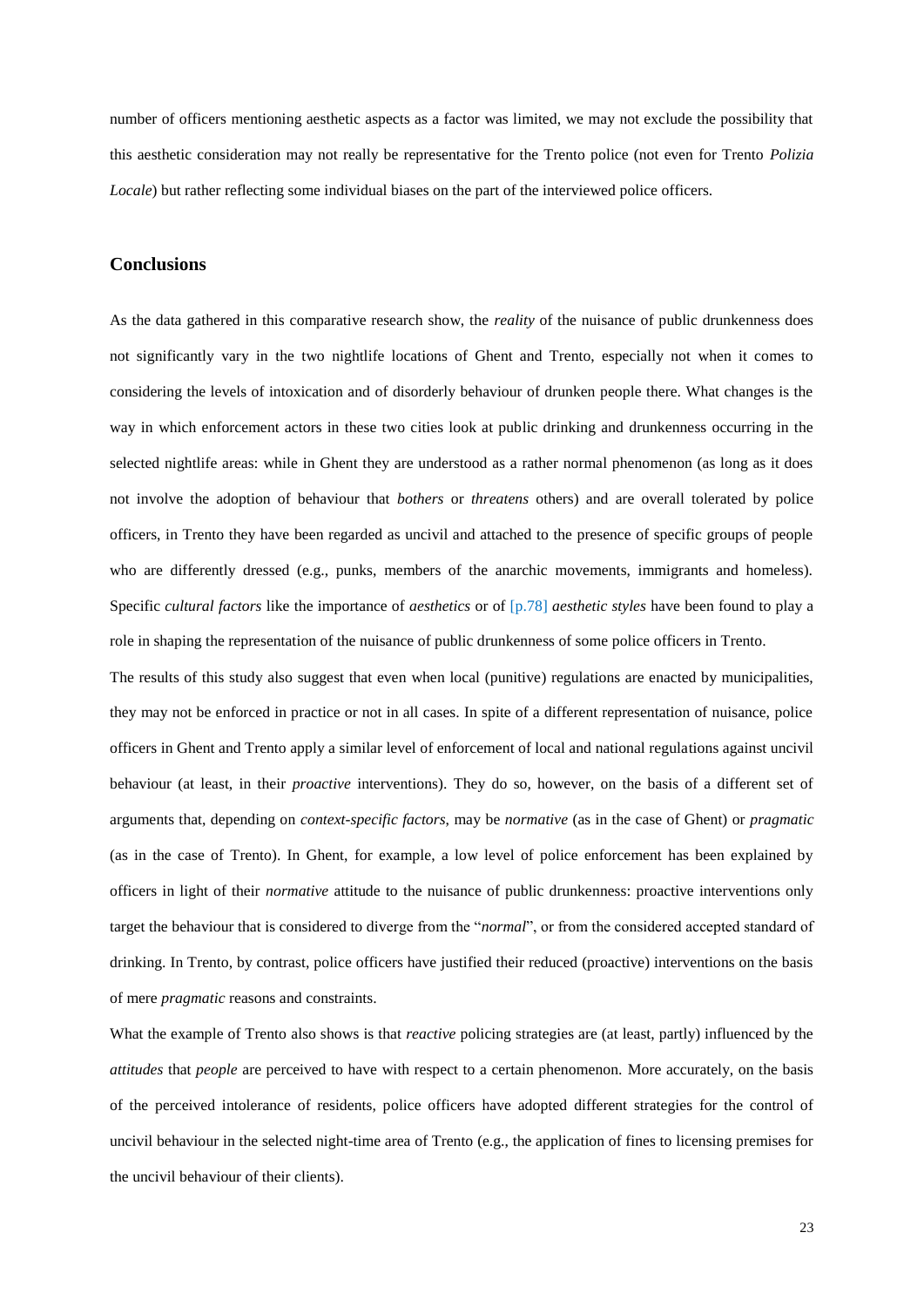Societal expectations and attitudes to public drinking (Demant and Landolt, 2013) and, more in general, to uncivil behaviour (Di Ronco, 2014) tend to vary in different areas of the city. Future comparative empirical research should, therefore, also focus on policing strategies towards alcohol-related disorder in different city areas, and inspect whether they are shaped by the perceived (different) attitudes and expectations of people in those areas.

In addition, individual and societal negative attitudes may be learnt by police officers via different channels of communication and, not least, through the media, which may play a crucial role in the construction of incivilities as a "problem". Inspecting the way the media represent the phenomenon of incivilities and its regulation is particularly needed, as it may go a long way in increasing our understanding of the practices of enforcing nuisance regulations in specific social settings.

In conclusion, this comparative research highlights that public drinking and drunkenness (despite in reality not substantially differing between the two cites) may not be always disputed in nightlife locations of different sociocultural settings. They may be seen as a normal phenomenon, which may be very much tolerated by police officers (as the case of Ghent shows), or be considered by them as a deeply problematic activity (as in the case of Trento). The *cultural* and *context-specific factors,* including those linked to the cultures of drinking and aesthetics, should therefore also be considered in future (comparative) empirical research to more fully understand and explain the different policing attitudes and responses to alcohol-related disorder in inner-city nightlife areas.

#### **References**

- Anderson, P., & Baumberg, B. (2006). *Alcohol in Europe: A Public Health Perspective. A Report for the European Commission.* Institute for Alcohol Studies. http://ec.europa.eu/healtheu/doc/alcoholineu\_content\_en.pdf. Accessed 30 June 2014.
- Calafat, A., Blay, N. T., Hughes, K., Bellis, M., Juan, M., Duch, M. & Kokkevi, A. (2010). Nightlife young risk behaviours in Mediterranean versus other European cities: Are stereotypes true?. *The European Journal of Public Health*, *30*, 1-5.
- Carbonaro, A., & Quassoli, F. (2013). "Tough on illegal immigrants". Immigrant control and exclusion in contemporary Italy. *Rassegna Italiana di Sociologia, 3*, 401-422.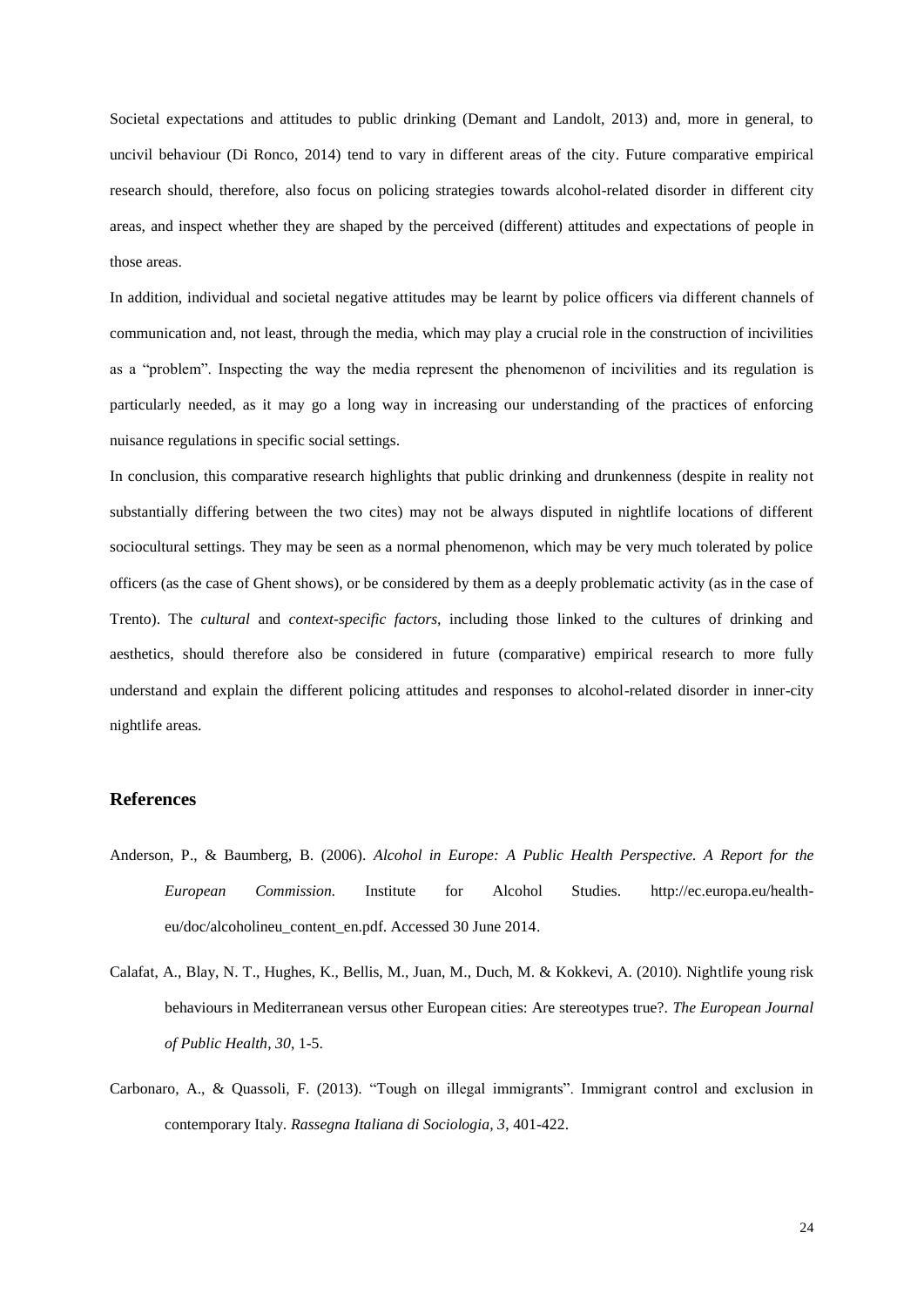- Chatterton, P., & Hollands, R. (2002). Theorising urban playscapes: Producing, regulating and consuming youthful nightlife city spaces. *Urban Studies, 39*(1), 95-116.
- Chatterton, P., & Hollands, R. (2003). *Urban Nightscapes: Youth Cultures, Pleasure Spaces and Corporate Power*. London: Routledge.
- Colombo, A. (2013). Foreigners and immigrants in Italy's penal and administrative detention systems. *European Journal of Criminology, 10*(6), 746-759.
- Crawford, A., & Flint, J. (2009). Urban safety, anti-social behaviour and the night-time economy. *Criminology and Criminal Justice, 9*(4), 403-413.
- Dantzker, M. L., & Hunter, R. D. (2006). *Research Methods for Criminology and Criminal Justice: A Primer*. Sudbury: Jones & Bartlett Learning.
- Demant, J., & Landolt, S. (2013). Youth drinking in public places: the production of drinking spaces in and outside nightlife areas. *Urban Studies*, 1-15.
- Di Ronco, A. (2014). Regulating street prostitution as a public nuisance in the 'culture of consumption': A comparative analysis between Birmingham, Brussels and Milan. In N. Peršak & G. Vermeulen (Eds.), *Rethinking Prostitution: From Discourse To Description, From Moralisation To Normalisation?* (pp. 145-171). Antwerp: Maklu.
- Easton, M., & Ponsaers, P. (2010). The view of the police on community policing in Belgian multicultural neighbourhoods. In M. Cools, B. De Ruyver, M. Easton, L. Pauwels, P. Ponsaers, G. Vande Walle, T. Vander Beken, F. Vander Laenen, G. Vermeulen & G. Vynckier (Eds.), *New Empirical Data, Theories and Analyses on Safety, Societal Problems and Citizens' Perceptions* (pp. 161-182)*.* Governance of security research papers series 3. Antwerp: Maklu.

Featherstone, M. (2007). *Consumer Culture and Postmodernism*. London: Sage.

- Felson, R. B., Savolainen, J., Bjarnason, T., Anderson, A. L., & Zohra, I. T. (2011). The cultural context of adolescents drinking and violence in 30 European countries. *Criminology, 49*(3), 699-728.
- Ferrell, J. (1995a). Culture, crime, and cultural criminology. *Journal of Criminal Justice and Popular Culture*, 3(2), 25-42.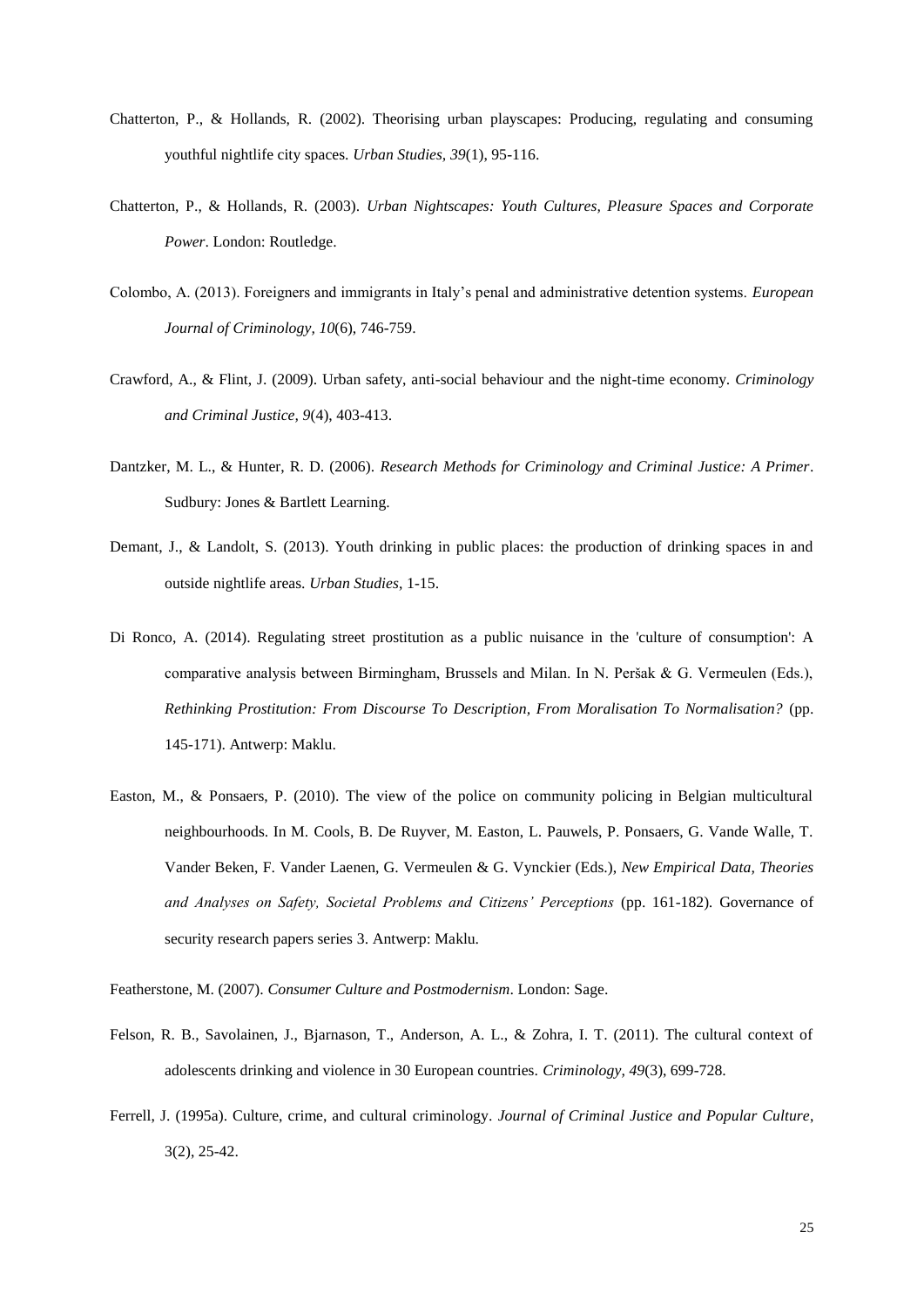Ferrell, J. (1995b). Crimes of style: urban graffiti and the politics of criminality. In J. Ferrell, & C. R. Sanders (Eds.), *Cultural Criminology* (pp. 169-189). Boston: Northeastern University Press.

Ferrell, J. (1997). Youth, crime, and cultural space. *Social Justice, 24*(4), 21-38.

Ferrell, J., & Sanders, C. (1995). *Cultural Criminology*. Boston: Northeastern University Press.

- Galloway, J., Forsyth, A., & Shewan, D. (2007). Young people's street drinking behaviour: Investigating the influence of marketing and subculture. Glasgow Centre for the Study of Violence. http://alcoholresearchuk.org/downloads/finalReports/AERC\_FinalReport\_0044.pdf. Accessed 10 March 2015.
- Gilligan, C., Kuntsche, E., & Gmel, G. (2012). Adolescent drinking patterns across countries: associations with alcohol policies. *Alcohol and Alcoholism, 47*(6), 732-737.
- Gordon, R., Heim, D., & MacAskill, S. (2012). Rethinking drinking cultures: A review of drinking cultures and a reconstructed dimensional approach. *Public Health, 126*(1), 3-11
- Graham, K., & Homel, R. (2008). *Raising the Bar*. Cullompton: Willan Publishing.
- Gual, A. (2006). Alcohol in Spain: Is it different? *Addiction, 101*(8), 1073-1077.
- Hale, C., Hayward, K., Wahidin, A., & Wincup, E. (2005). *Criminology*. Oxford: Oxford University Press.
- Hayward, K., & Hobbs, D. (2007). Beyond the binge in 'booze Britain': Market-led liminalization and the spectacle of binge drinking. *The British Journal of Sociology, 58*(3), 437-456.
- Hayward, K., & Yar, M. (2006). The 'chav' phenomenon: Consumption, media and the construction of a new underclass. *Crime, Media, Culture, 2*(1), 9-28.

Heath, D. B. (1995). *International Handbook on Alcohol and Culture*. Westport: Greenwood Press.

- Heath, D. B. (1998). Cultural variations among drinking patterns. In M. Grant, & J. Litvak (Eds.), *Drinking Patterns and their Consequences* (pp. 103-125). Washington: Taylor and Francis.
- Hobbs, D. (2003). *The Night-Time Economy*. London*:* Alcohol Concern Research Forum Papers*.*
- Hobbs, D., Hadfield, P., Lister, S., & Winlow, S. (2003). *Bouncers: Violence and Governance in the Night-Time Economy*. Oxford: Oxford University Press.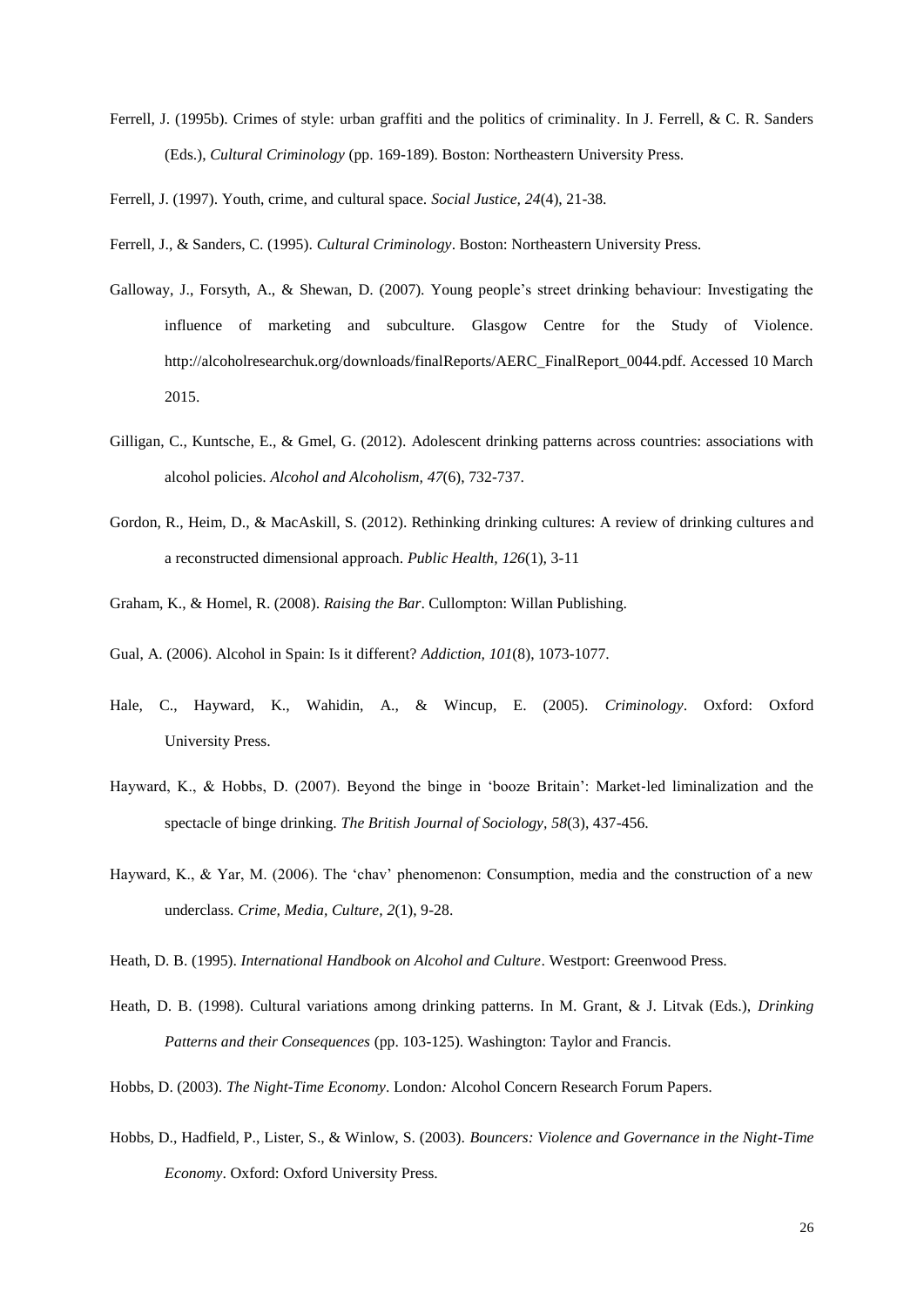- Hobbs, D., Hadfield, P., Lister, S., & Winlow, S. (2005). Violence and control in the night-time economy. *European Journal of Crime Criminal Law and Criminal Justice, 13*(1), 89-102.
- Hollands, R. (2002). Divisions in the dark: Youth cultures, transitions and segmented consumption spaces in the night-time economy. *Journal of Youth Studies, 5*(2), 155-171.
- Hughes, K., Quigg, Z., Bellis, M. A., van Hasselt, N., Calafat, A., Kosir, M., Juan, M., Duch, M., & Voorham, L. (2011). Drinking behaviours and blood alcohol concentration in four European drinking environments: A cross-sectional study. *BMC Public Health, 11*(1), 918.
- Järvinen, M., & Room, R. (2007). *Youth Drinking Cultures: European Experiences*. Aldershot: Ashgate Publishing.
- Jayne, M., & Valentine, G. (2016). Alcohol-related violence and disorder: New critical perspectives. *Progress in Human Geography*, *40*(1), 67-87.
- Jayne, M., Holloway, S. L., & Valentine, G. (2006). Drunk and disorderly: Alcohol, urban life and public space. *Progress in Human Geography*, *30*(4), 451-468.
- Jayne, M., Valentine, G., & Holloway, S.L. (2008a). Fluid boundaries—British binge drinking and European civility: alcohol and the production and consumption of public space. *Space and Polity*, *12*(1), 81-100.
- Jayne, M., Valentine, G., & Holloway, S.L. (2008b). Geographies of alcohol, drinking and drunkenness: A review of progress. *Progress in Human Geography, 32*(2), 247-263.
- Jayne, M., Valentine, G., & Holloway, S.L. (2012). What use are units? Critical geographies of alcohol policy. *Antipode*, *44*(3), 828-846.
- Jordan, P. W. (2000). Aesthetics and cultural differences. *Proceedings of the Human Factors and Ergonomics Society Annual Meeting, 44*(32)*,* 6-77*.*
- Kuntsche, E., Rehm, J., & Gmel, G. (2004). Characteristics of binge drinkers in Europe. *Social Science & Medicine, 59*(1), 113-127.
- Landberg, J. (2012). Self-Reported alcohol consumption and the risk of alcohol-related problems: A comparative risk‐curve analysis of the 3 Baltic countries, Sweden, and Italy. *Alcoholism: Clinical and Experimental Research, 36*(1), 113-118.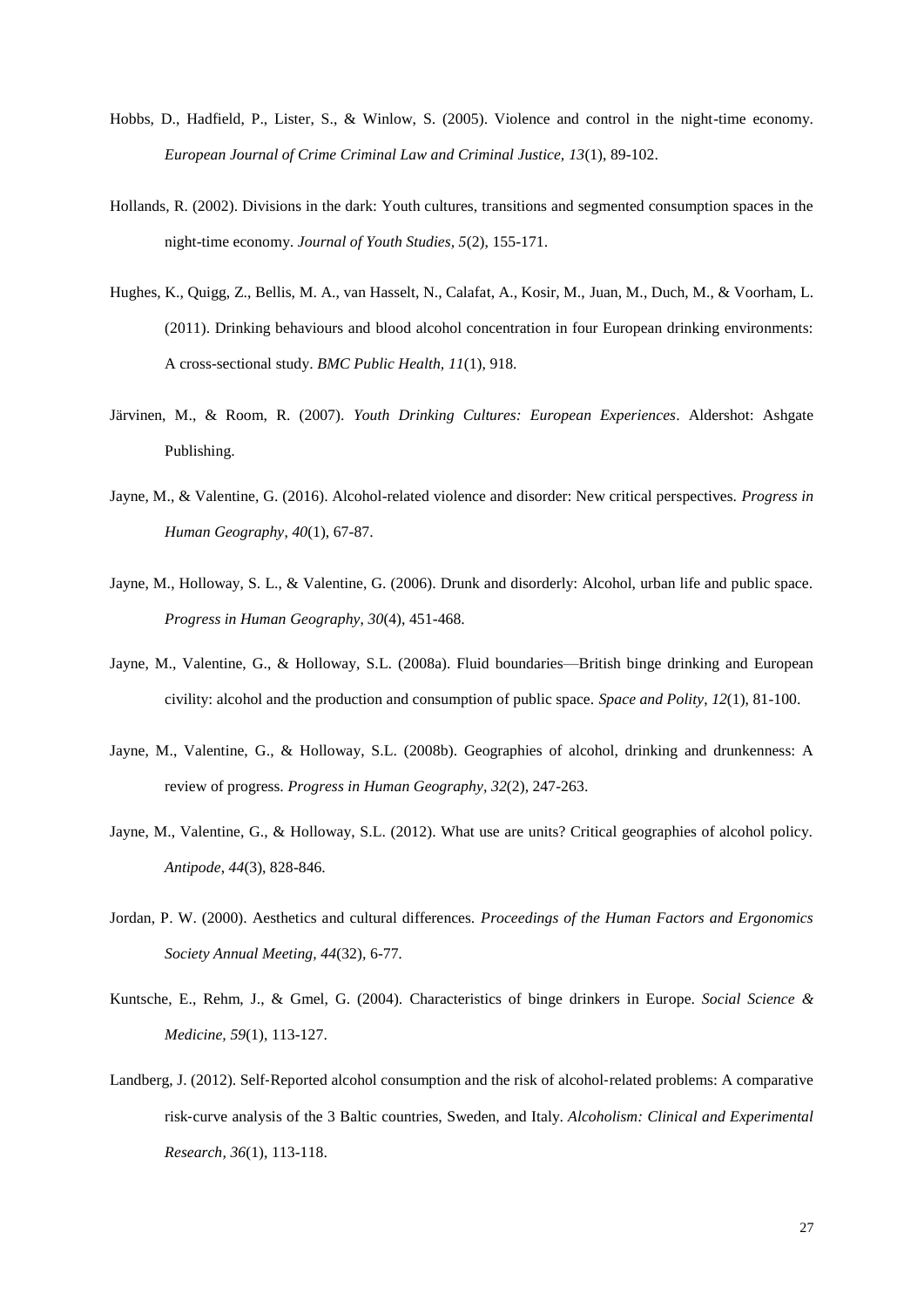- Lyng, S., & Bracey, M. (1995). Squaring the one-percent: Biker style and the selling of cultural resistance. In J. Ferrell, & C. Sanders (Eds.), *Cultural Criminology* (pp. 235-76). Boston: Northeastern University Press.
- MacAndrew, C., & Edgerton, R. B. (1969). *Drunken comportment: A Social Explanation*. Chicago: Aldine Publishing.
- Mäkelä, P., Gmel, G., Grittner, U., Kuendig, H., Kuntsche, S., Bloomfield, K., & Room, R. (2006). Drinking patterns and their gender differences in Europe. *Alcohol and Alcoholism, 41*(1), i8-i18.
- Mandelbaum, D. G. (1965). *Alcohol and Culture.* Current Anthropology, 281-293.
- Mastrofski, S. D., Parks, R. B., & McCluskey, J. D. (2010). Systematic social observation in criminology. In A. R. Piquero, & D. Weisburd (Eds.), *Handbook of Quantitative Criminology* (pp. 225-247). New York: Springer.
- Masuda, T., Gonzalez, R., Kwan, L., & Nisbett, R. E. (2008). Culture and aesthetic preference: Comparing the attention to context of East Asians and Americans. *Personality and Social Psychology Bulletin, 34*(9), 1260-1275.
- McLaughlin, E., & Muncie, J. (2005). *The Sage Dictionary of Criminology*. London: Sage.
- Melossi, D. (2000). The other in the new Europe: Migrations, deviance, social control. In P. Green, & A. Rutherford (Eds.), *Criminal Policy in Transition* (pp. 151-166). Oxford: Hart Publishing.
- Millie, A. (2008). Anti-social behaviour, behavioural expectations and an urban aesthetic*. British Journal of Criminology, 48*(3), 379-394.
- Nelken, D. (2012). Comparing criminal justice. In M. Maguire (Ed.), *Oxford Handbook of Criminology* (pp. 139- 157)*.* Oxford: Oxford University Press.
- Parmigiani, F. (2008). *Le Implicazioni Costituzionali del Potere Sindacale di Ordinanza*. PhD thesis. University of Verona.
- Patton, M. Q. (2002). *Qualitative Evaluation and Research Methods*. Thousand Oaks: Sage Publications.
- Plant, M., & Miller, P. (2001). Young people and alcohol: An international insight. *Alcohol and Alcoholism, 36*(6), 513-515.
- Quassoli, F. (2004). Making the neighbourhood safer: Social alarm, police practices and immigrant exclusion in Italy. *Journal of Ethnic and Migration Studies, 30*(6), 1163-1181.